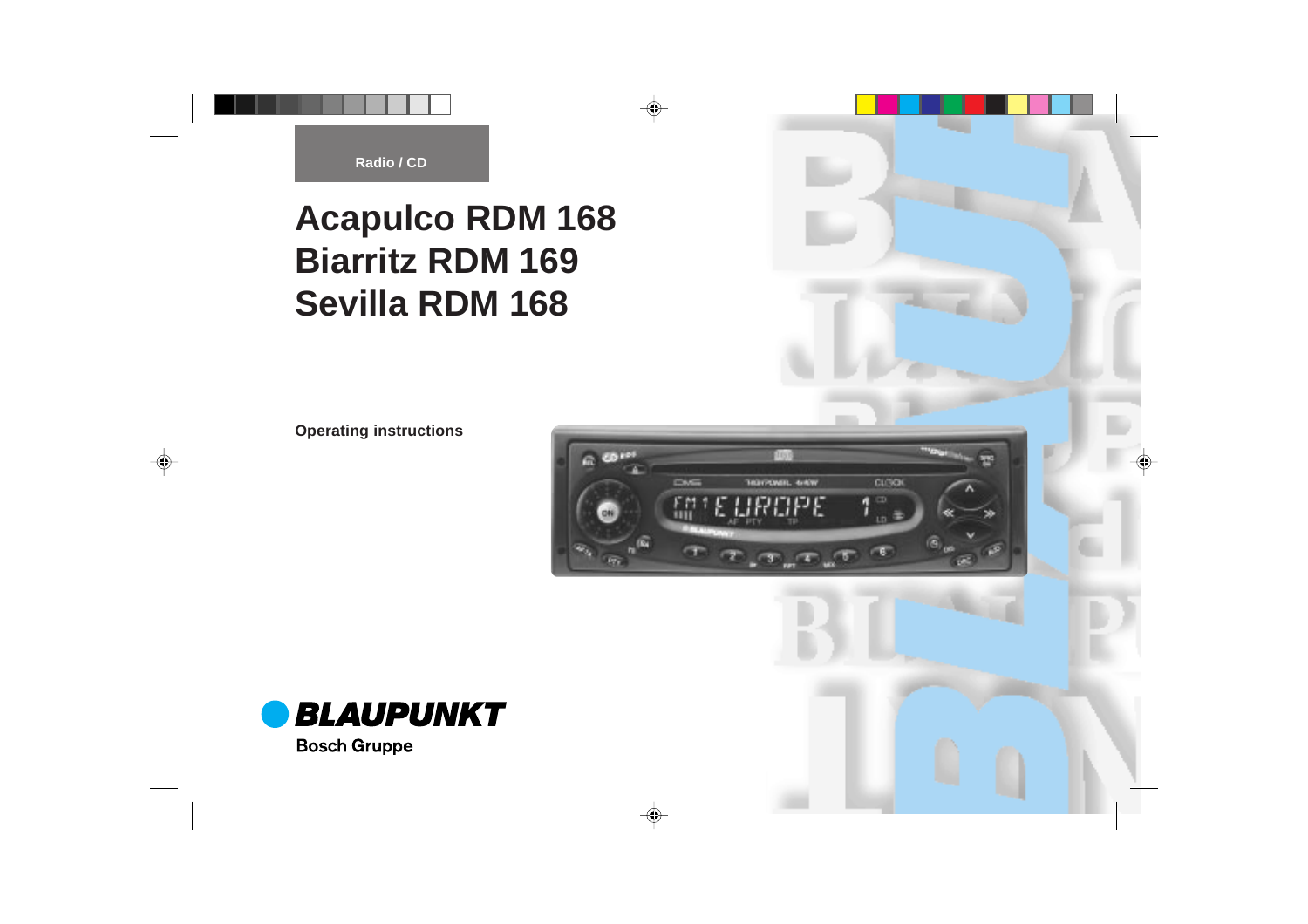



**Remote control RC 08 (optional)**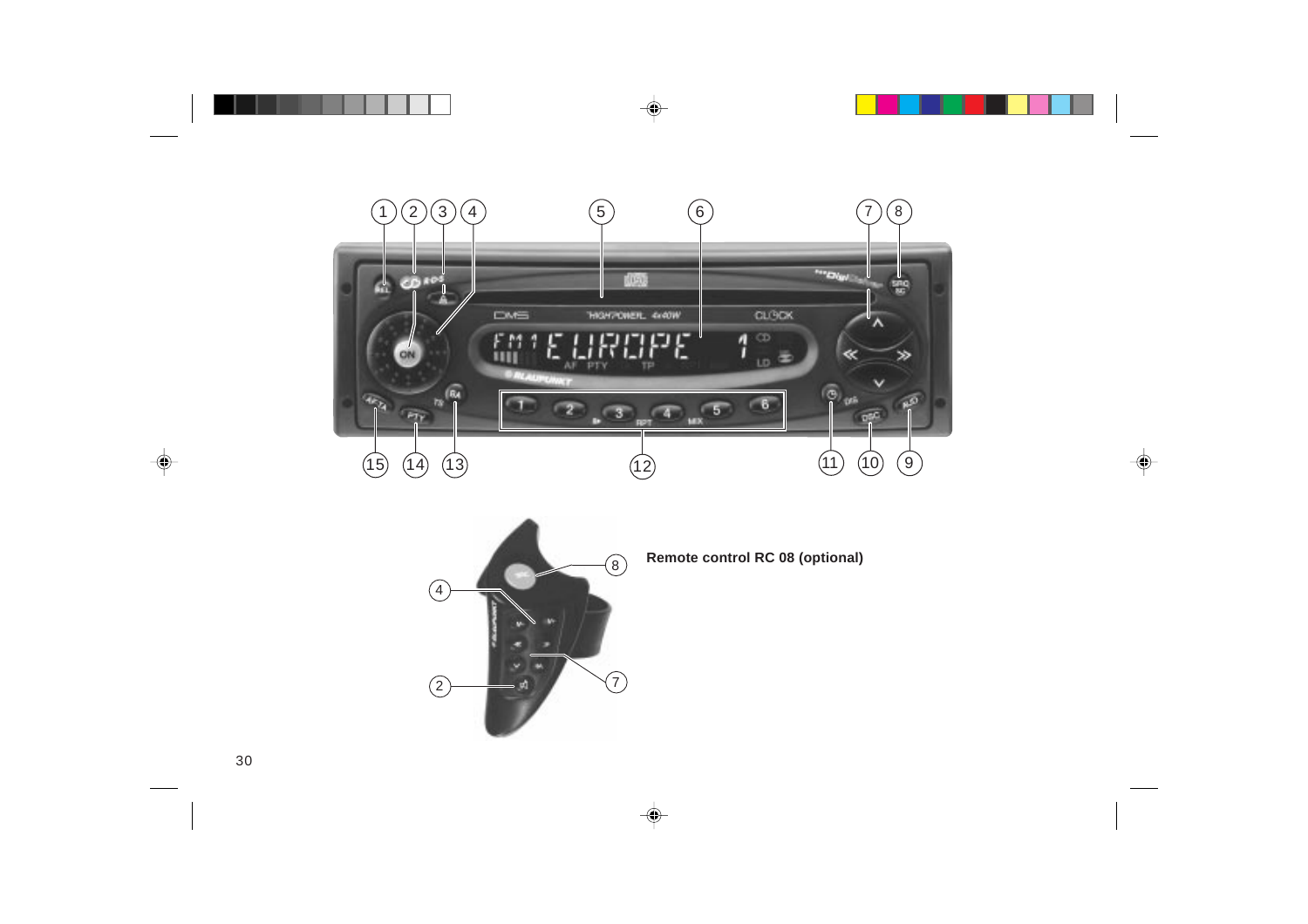



# **Display**<br> **Display consists of three fields and varies according to the operating mode and function.**<br> **Consider the consistent of the Consister of the Consister of the Consister of the Consister of the Balach frequency**



- 
- 
- 
- 
-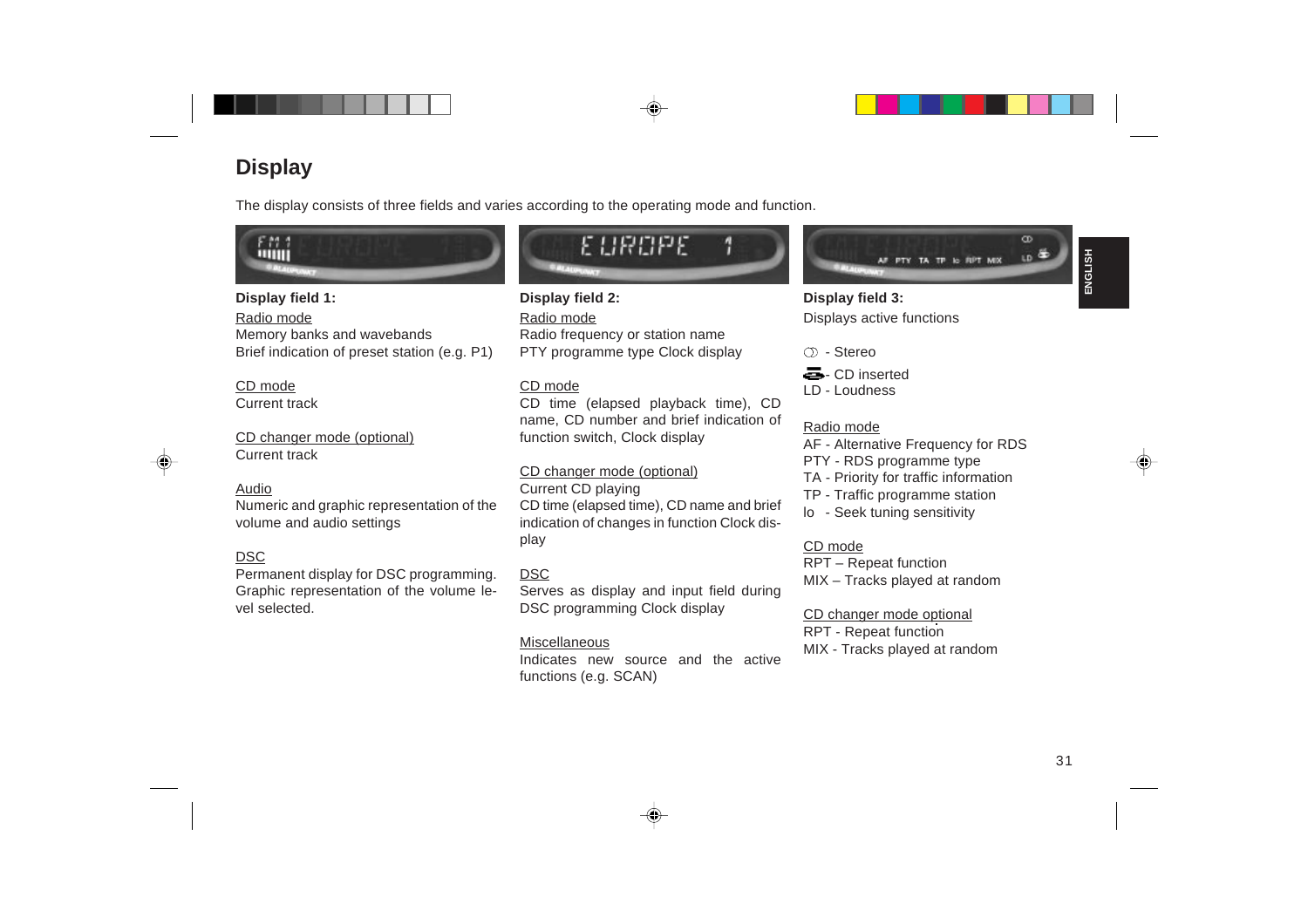# **Contents**

|                                                                                                                                   | Selecting a waveband                                                                                                                                                                    |
|-----------------------------------------------------------------------------------------------------------------------------------|-----------------------------------------------------------------------------------------------------------------------------------------------------------------------------------------|
| Equipment features list  33                                                                                                       | Scrolling through the broadcast                                                                                                                                                         |
| Quick reference  34<br>Remote control operation  38<br>Important notes  39<br>What you need to know  39                           | networks (FM only)<br>Switching between the memory<br>Storing stations with the strongest<br>reception automatically with                                                               |
| Accessories (optional)  39<br>Additional amplifiers  39<br>Remote control unit  39<br>Theft protection system /                   | Recalling stored stations<br>Scanning stations with Radio Scan<br>Changing the scan time<br>Selecting the automatic tuning<br>Switching between Stereo/Mono (FM<br>PTY - Programme Type |
| Release panel  40                                                                                                                 | Programme types                                                                                                                                                                         |
| Detaching the release panel 40<br>Attaching the release panel 40<br>Care of the control panel  40<br>Fixing the release panel  40 | Switching PTY ON/OFF<br>Checking the programme type of the<br>Selecting a programme type                                                                                                |
| Selecting the operating mode  41                                                                                                  | Storing programme types<br>Scanning stations with PTY SCAN                                                                                                                              |
| <b>Radio operation with RDS</b><br>(Radio Data System )  41<br>AF - Alternative frequency  41                                     |                                                                                                                                                                                         |

| <b>Radio operation with RDS</b> |  |  |  |  |
|---------------------------------|--|--|--|--|
| (Radio Data System)  41         |  |  |  |  |
| AF - Alternative frequency  41  |  |  |  |  |
| REG - regional programme  41    |  |  |  |  |

| 31       | Selecting a waveband  42                                       |  |
|----------|----------------------------------------------------------------|--|
| 33       |                                                                |  |
|          | Scrolling through the broadcast<br>networks (FM only)  42      |  |
| 34       | Switching between the memory                                   |  |
| 38       |                                                                |  |
| 39       |                                                                |  |
| 39       | Storing stations with the strongest                            |  |
| 39       | reception automatically with                                   |  |
| 39       | Recalling stored stations  43                                  |  |
| 39       | Scanning stations with Radio Scan  43                          |  |
| 39<br>39 |                                                                |  |
| 39       | Selecting the automatic tuning                                 |  |
| 39       |                                                                |  |
|          | Switching between Stereo/Mono (FM). 44                         |  |
| 40       | PTY - Programme Type 44                                        |  |
|          | Programme types  44                                            |  |
| 40<br>40 | Switching PTY ON/OFF  44<br>Checking the programme type of the |  |
| . 40     |                                                                |  |
| . 40     | Selecting a programme type  44                                 |  |
|          | Storing programme types  45                                    |  |
| le  41   | Scanning stations with PTY SCAN  45                            |  |
|          |                                                                |  |
|          |                                                                |  |

| <b>Traffic programme station</b>         |
|------------------------------------------|
| reception with RDS-EON  46               |
| Traffic announcement priority on/off  46 |
|                                          |
| Switching the warning beep off  46       |
| Automatic seek tuning start              |
|                                          |
| Adjusting the volume for traffic         |
| announcements and the warning beep 46    |
| CD operation 47                          |
| Switching on the CD mode  47             |
|                                          |
|                                          |
|                                          |
| CD-MIX operation  47                     |
|                                          |
| CD-Repeat (RPT)  48                      |
|                                          |
| CD changer operation 48                  |
|                                          |
|                                          |
|                                          |
|                                          |
|                                          |
|                                          |
|                                          |
| Selecting the display mode  49           |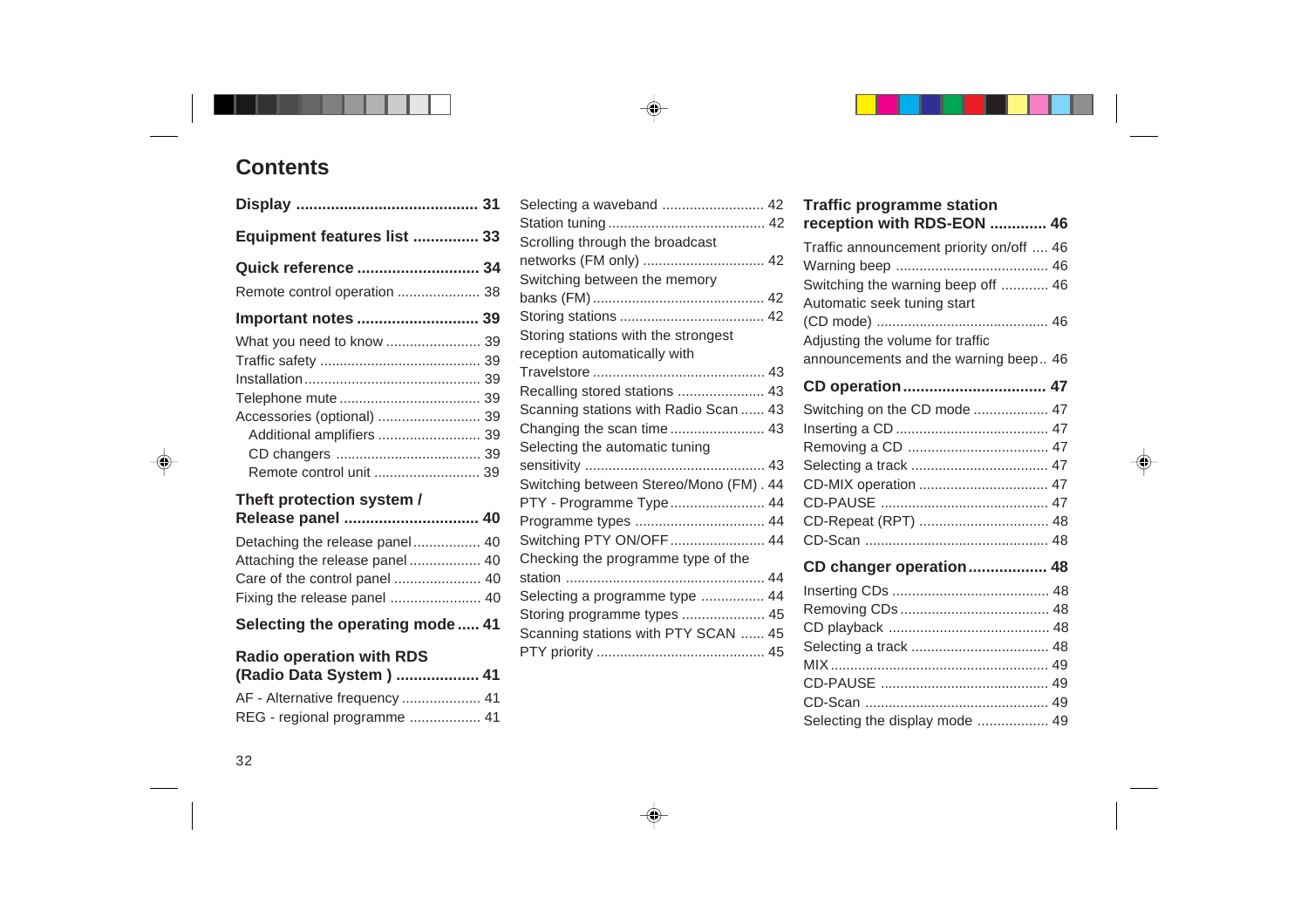| Start entering CD names  50              |  |
|------------------------------------------|--|
| Altering CD names  50                    |  |
| Deleting CD names  50                    |  |
|                                          |  |
|                                          |  |
|                                          |  |
| Correcting the time after the power      |  |
| has been disconnected 52                 |  |
| Deactivating the hour correction         |  |
|                                          |  |
|                                          |  |
| Setting the equalizer  53                |  |
| Notes on making the settings  53         |  |
| Assistance in setting your equalizer 54  |  |
| DSC programming  55                      |  |
| Overview of the DSC factory settings  57 |  |
| Specifications  57                       |  |
|                                          |  |
|                                          |  |
|                                          |  |

- 
- 
- 
- 
- 
- 
- 
- 
- 
- • **DMS** Disc Management System (CD changer connection possible)
- AUX (connection for auxiliary sound source)
- •Infrared remote control unit (optional)
- • Telephone mute (sound sources muted during telephone calls)
- • Bass Logic (1-band equalizer) to adjust bass and mid-range frequencies
- • Individual sound settings of each sound source ("Source Tone Memory")
- **"Acapulco RDM 168"** with multi-colour display in blue
- + Digital parametric equalizer (2-band) to adjust mid-range and high frequencies
- **Equipment features list**<br>
"Biarritz RDM 168, Sevilla RDM 168"<br>
"Acapudo RDM 168" with multi-colour<br>
Features in common:<br>  $\begin{array}{rcl}\n\bullet\text{ TDS (FMMW/LW) EON} & & & & & \\
\bullet\text{ TDS (FMMW/LW) EON} & & & & & \\
\bullet\text{ FDS (FMMW/LW) EON} & & & & & \\
\bullet\text{ FDS (FMMW/LW) EON} & & &$ + "SHARX": automatic intermediate frequency switching designed to reduce interference from adjacent radio stations
	- + CD naming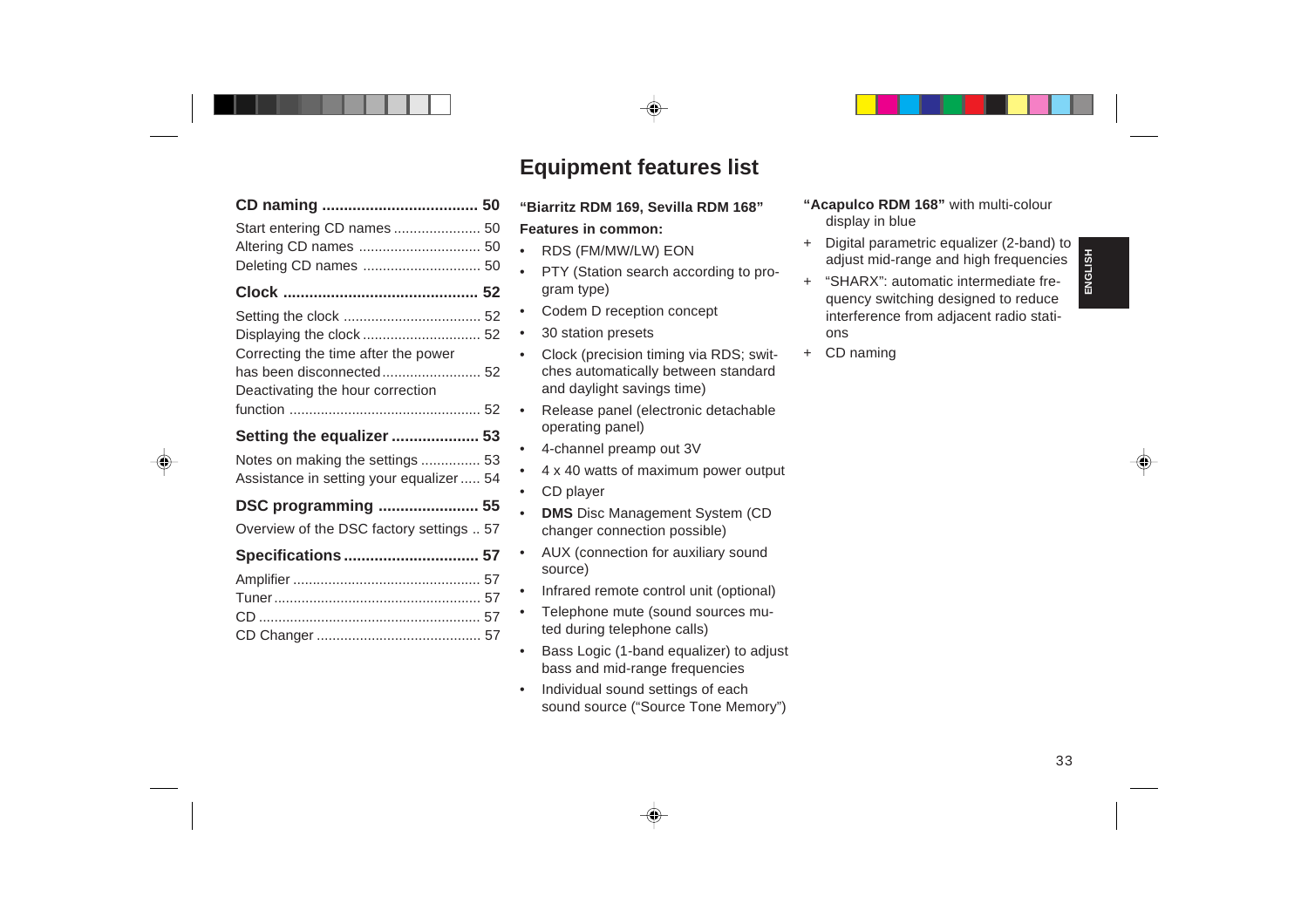# **Quick reference**

## 1 **Detachable operating panel**

Press the "REL" button to release thedetachable operating panel and remove it from the vehicle.

To re-attach the panel, set it into the guide on the right-hand side of the chassis. Gently press in the left side of the panel until it snaps into place. Be sure not to press or apply any pressure directly on the display.

# 2 **Switching the unit on/off**

With the operating panel in place and the ignition switched on, press the on/ off button in the middle of the volumeknob briefly or insert a CD into the unit. It will play at the preset volume.

### **Switching on/off with the ignition:**

If the unit has been connected as described in the instructions, it can also be turned on and off with the vehicle ignition. The unit will switch on in the modeused last before it was switched off.

### **Switching on when the ignition is off:**

It is possible to play the unit with the ignition turned off (as long as the operating panel is in place): Press the on/ off button in the middle of the volumeknob briefly to switch the unit on.

To prevent the battery from running down, the system will turn off automatically after approximately one hour of playback.

### 3 **Eject**

Press this button to eject the CD from the radio unit.

# 4 **Volume adjustment:**



When the unit is switched on, it will play at the preset volume. To adjust the volume, turn the volume control. Turn the volume control in a clockwisedirection to raise the volume and in acounter-clockwise direction to lowerthe volume.

To lower the volume quickly, press the on/off button briefly. "Mute" will appear in the display and the volume will drop to the mute value set in the DSCmenu.

Press the on/off button again or turn the volume control to cancel the "mute" function. The "mute" function and thepreset volume can be altered, refer to "DSC programming".

# 5 **CD insert**

After a CD is inserted with the label facing up, it will automatically be transported to its playing position. The unit will automatically switch to playback.

# 6 **Display**

The display indicates all settings, operating modes and functions.

# **Rocker switch**



# Radio mode

- $\wedge/\vee$ **Automatic seek tuning**
- Up Λ
- $\vee$ Down

### $<<$  >> **Manual seek tuning**

<</>> Up/down in short intervals (for FM only if "AF" is off)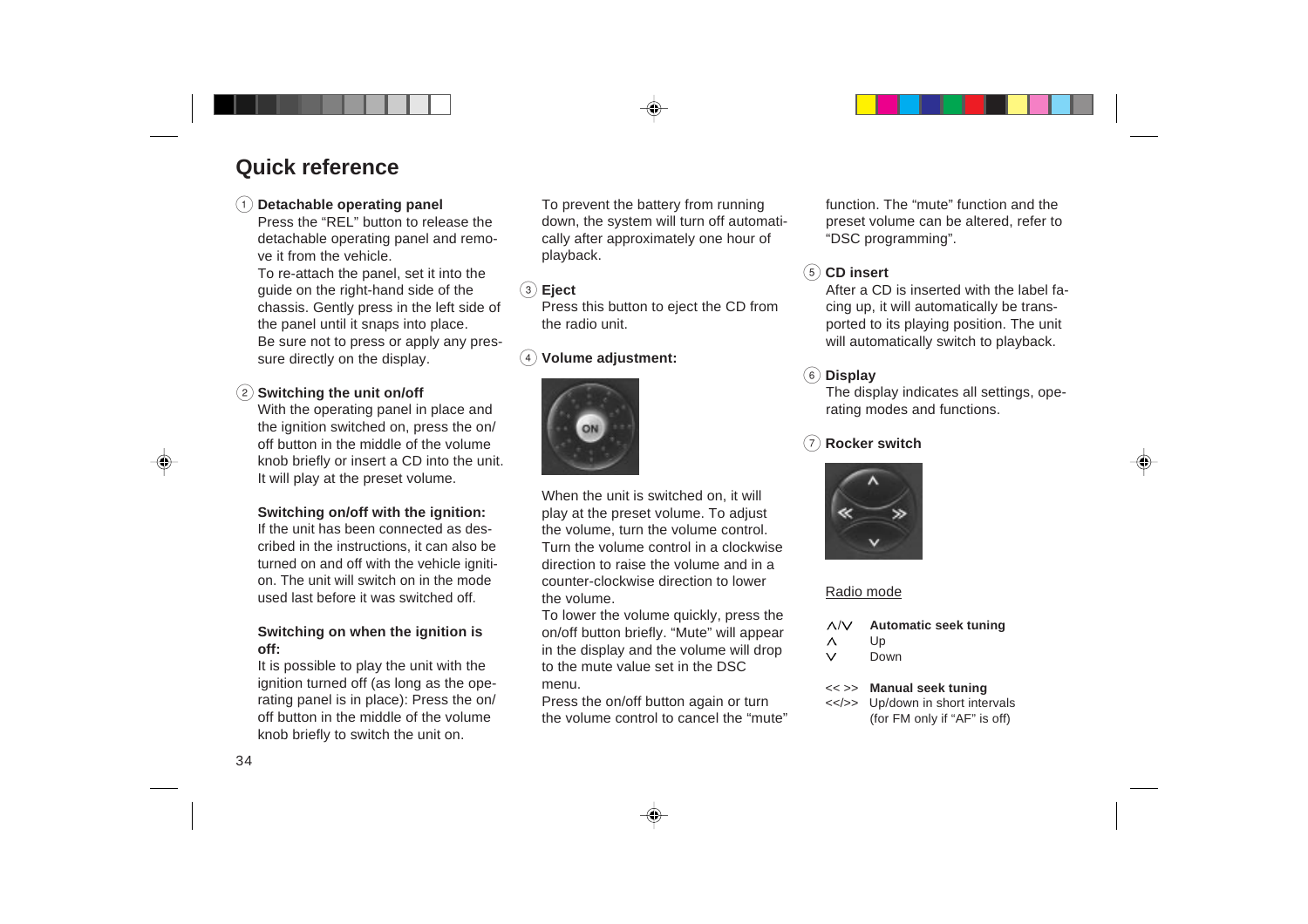- 
- 
- 

- 
- 

- 
- 
- 
- 
- 
- 

For Monty:<br>
For Monte Colombia and the state of the state of the state of the state of the state of the state of the state of the state of the state of the state of the state of the state of the state of the state of the s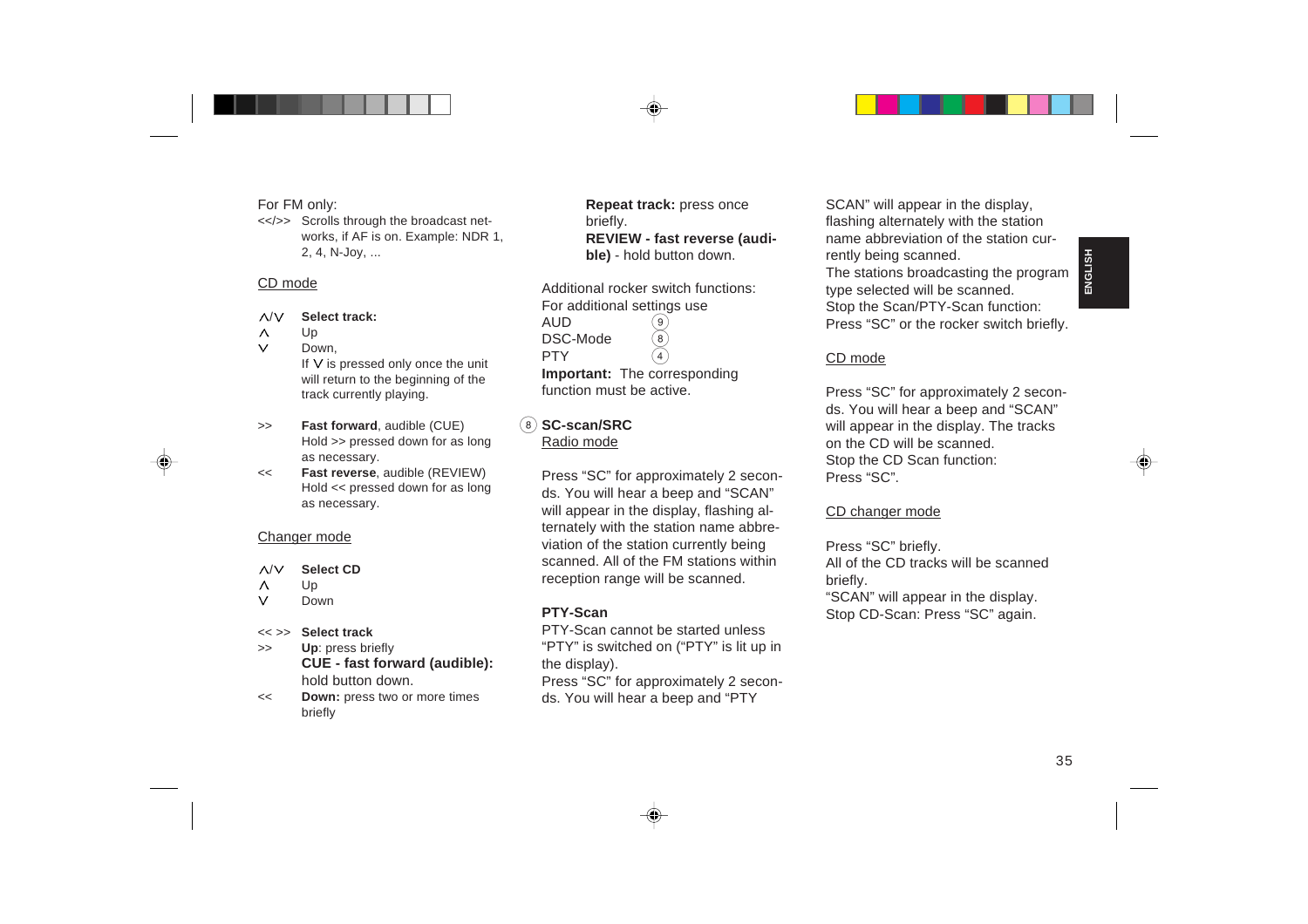# 9 **AUD**

Use this key to activate the menu for tone control.

### **Treble and bass adjustment**

Press "AUD" once briefly: "BASS" will appear in the display and now you adjust this setting as desired by pressing the rocker switch to the left or the right. Use the up/down rocker switch keys to set the treble. "TREBLE" will then appear in the display.

### **Setting the Balance (left/right) and the Fader (front/rear):**

Press "AUD" twice briefly.

Now use the up/down rocker switch to adiust the volume between the front and the rear speakers. "FADER" will appear in the display.

Use the left/right rocker switch keys to adiust the volume between the left and right speakers. "BALANCE" will appear in the display.

The selected values will appear in the display. The last setting is stored automatically.

Switch AUD off by pressing the button again briefly.

If you do not make any adjustments to the tone within 8 seconds, the AUD mode will quit automatically.

### **LD - Loudness**

Loudness boosts the bass frequency at low volume.

Loudness on/off: Press AUD until you hear a beep.

# : **DSC (Direct Software Control)**

Using "DSC" you can adjust programmable basic settings to suit your own personal preferences. Refer to the section on "DSC programming" for more information.

# ; **Clock display**

When the unit is switched on press "DIS" briefly and the current time will appear in the display for approximately 8 seconds.

Additional function for clock display: Press and hold "DIS" until you hear a beep to display the time permanently. If you activate another function, the time will disappear from the display for approximately 8 seconds.

### < **Preset buttons 1 to 6** Radio mode

You can store up to six stations in each memory bank (I, II, and "T"). On MW and LW you can also store six stations each.

## **Storing stations**

Tune the radio into the station you would like to store. Press the preset button on which you want to store this station (radio will switch to mute) and hold it down until the radio becomesaudible again and you hear a beep.

### **Recalling stored stations**

Select the waveband and, on FM the memory bank ("I"!, "II", or "T") as well. Then press the corresponding preset button 1-6 briefly to listen to the station stored there.

### **Additional function for the stationpreset buttons**

Storing and recalling the PTY program type.

When PTY is active ("PTY" will appear in the display), then you can store and recall a program type (e.g. rock, pop, classical, news, etc.) on each for the station preset buttons for the FM waveband.

# CD mode

## **3/ -Pause**

Press the station preset button marked **3/ID** to interrupt CD playback. "PAU-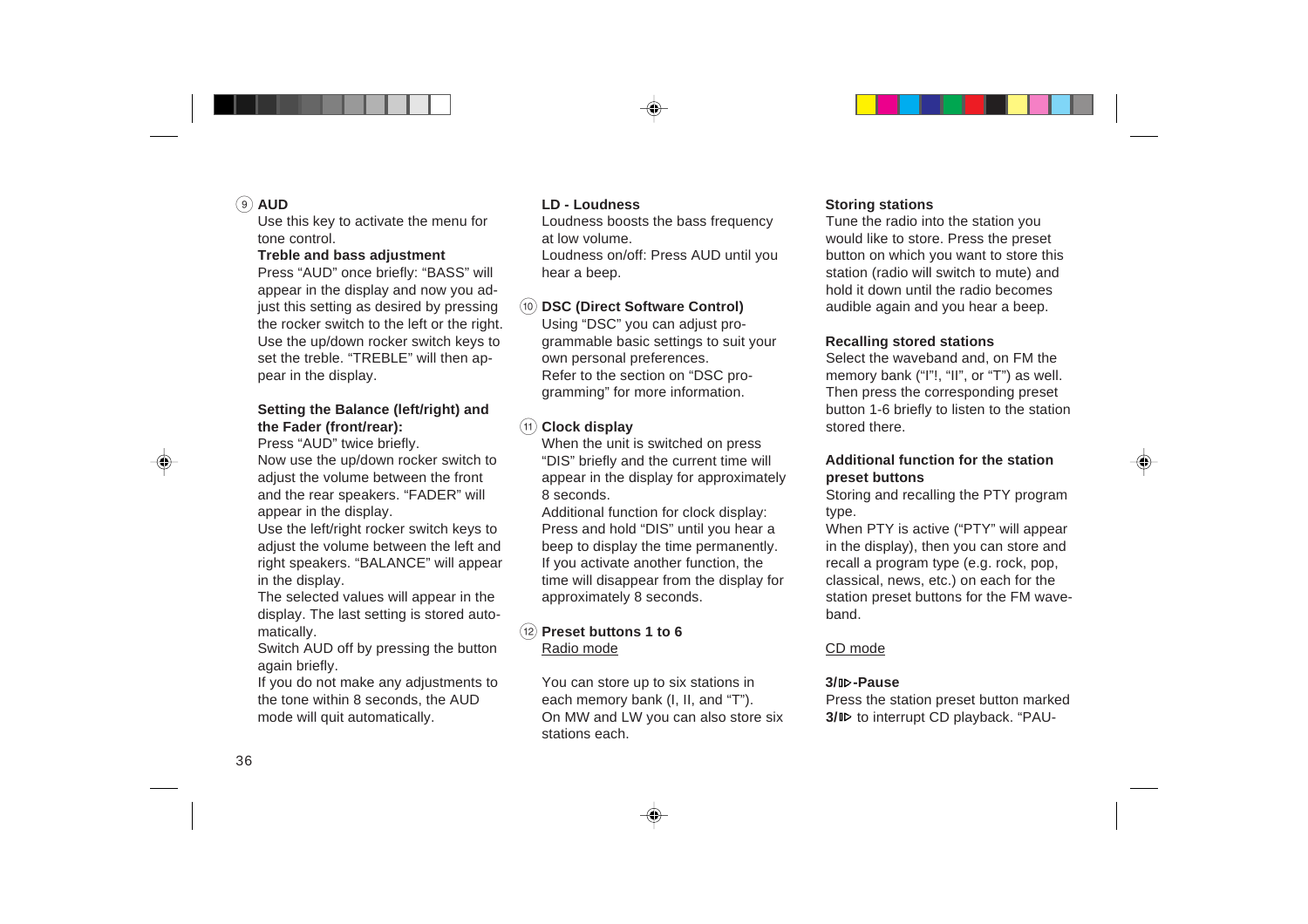SE will appear in the display. Press two will proper in the display Press with the display of the track to the track to the track to the station pressure to the method over Station and the press the station pressure to the

# = **BA/TS**

Switches between the wavebands/memory banks FM I, FM II, TS (Travelstore), MW and LW

### **Extra function: Travelstore**

To store the six most powerful radio stations in the Travelstore bank:Press **BA/TS** until a beep sounds or "T-STORE" appears in the display.

# > **PTY**

### (**P**rogramme **Ty**pe)

With "PTY" the station preset buttons become programme buttons. You can select a different programme type on each of the presets, e.g. news, sport, rock, pop, education, etc. Using the rocker switch <</></>>>> it is possible to recall all of the PTY programme types, if PTY is activated. Press "PTY" briefly and "PTY" will light up in the display. Press "PTY" again to switch the function off.

# $(15)$  **AF**<sup> $\bullet$ </sup>TA

**A**lternative **F**requency in RDS mode: Switch the AF function on/off:Press the "AF" button for approximately 2 seconds. "AF" will appear in the display.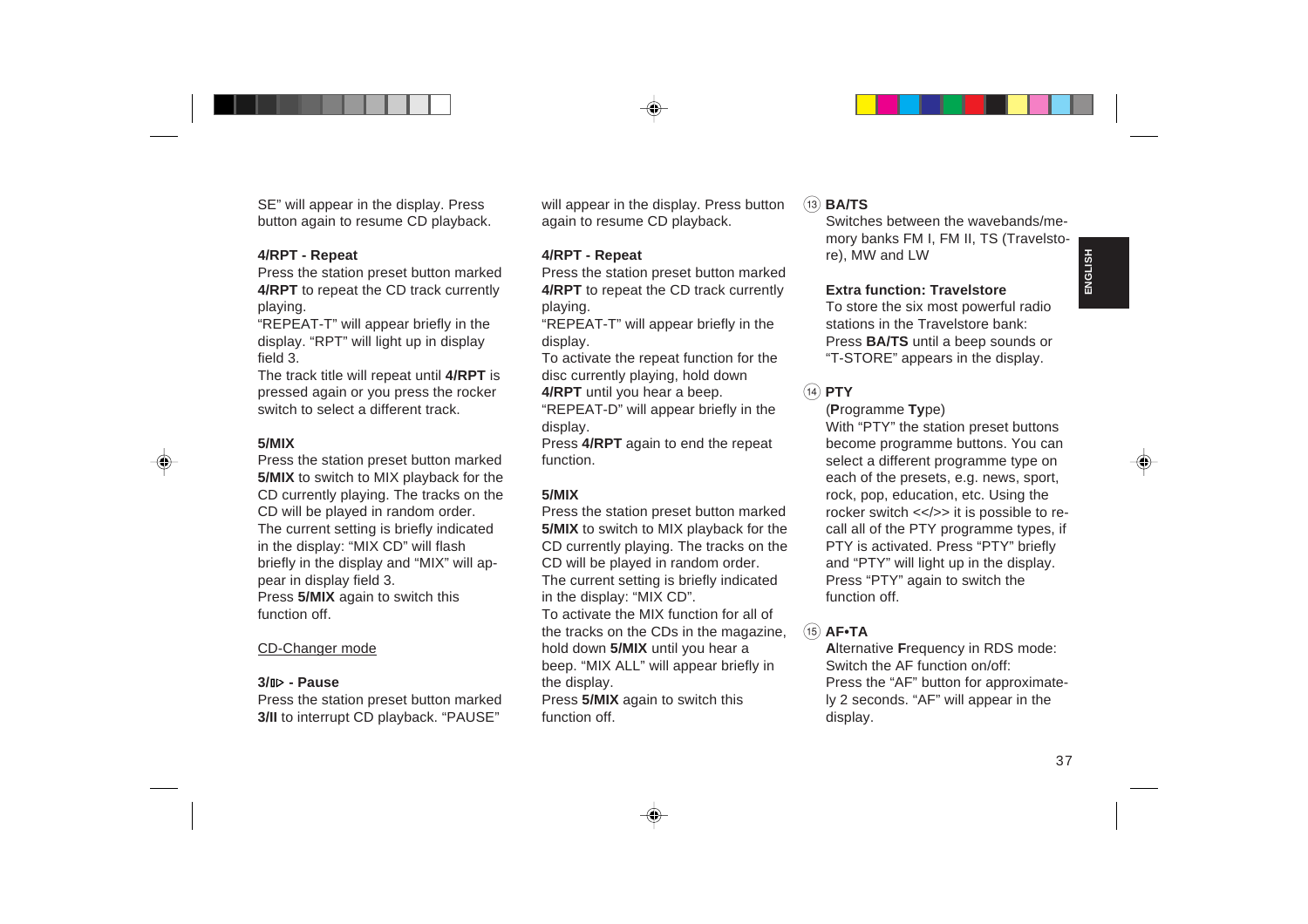The radio will use RDS to automatically search for the best radio frequency offering the same programme. To switch the "AF" function off press the "AF" button for approximately 2 seconds and "AF" will disappear in the display after the beep.

## **TP**

"TP" will appear in the display if the radio station you are currently tuned into is a traffic information radio station.**TA**

"TA" (**T**raffic **A**nnouncement = priority for traffic messages)

You can only tune into radio stations that broadcast traffic information.TA on/off:

Press "AF.TA" briefly: "TA" will appear in the display, priority for traffic pro-

grammes activated.

# **Remote control operation**

### General information

- **SRC** press briefly: switches audio sources
- ø press briefly: mutes audio sources
- **V+**raises the volume
- **V**lowers the volume

### Radio mode

- seek tuning up  $\wedge$
- $\vee$ seek tuning down
- $\rightarrow$ next FM memory preset, up
- $<<$  press briefly: selects the wavebandhold pressed down: Travelstore

### CD changer

- $\Lambda$ next CD
- $\vee$ previous CD
- $\gt$  press briefly: next track hold pressed down: CUE – fast forward
- $<<$  press briefly: previous track hold pressed down: REVIEW – fast reverse
- **SRC** hold pressed down: List function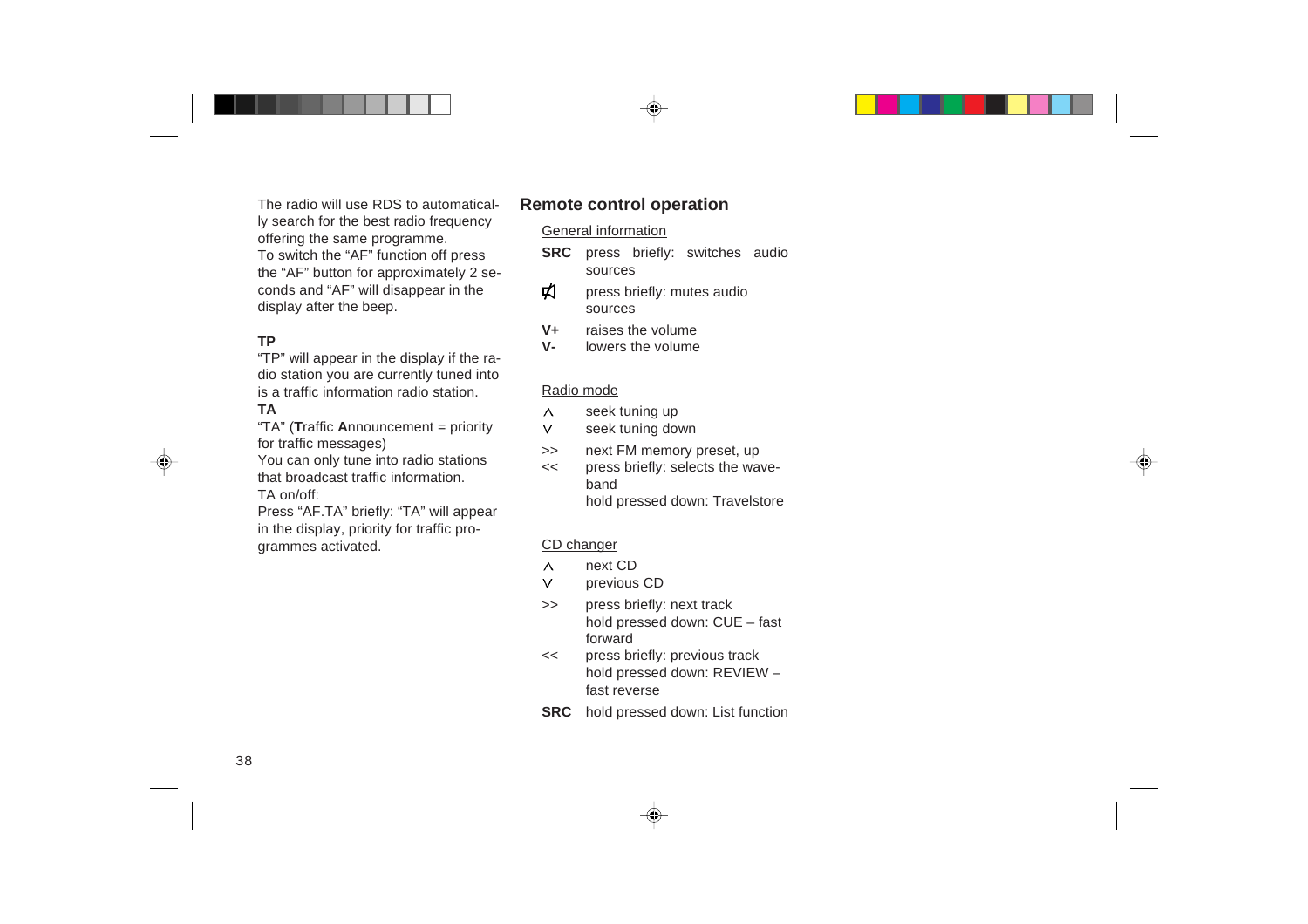**Important notes**<br> **Electron any** parameter and particular the consistence in the proposition of the consistence in the proposition of the charge of particular phase area different units and particular phase area different

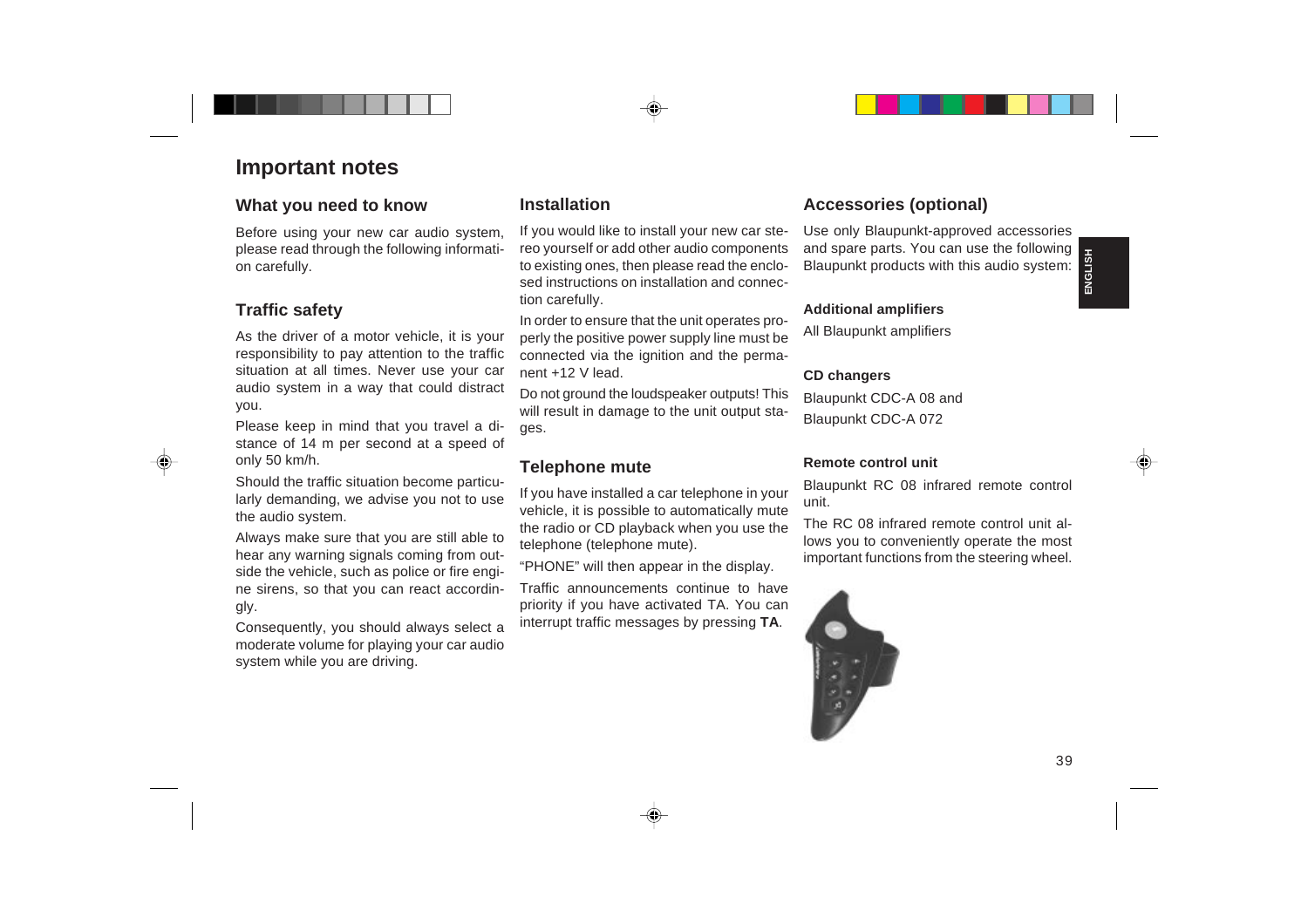# **Theft protection system / Release panel**

To best protect your car audio system from theft, this unit has been equipped with a detachable control panel.

# **Detaching the release panel**

Press the **REL** button on the top left of the radio to release the control panel. Then remove the panel. You can remove the panel regardless of whether the unit is switched off or on.

# **Attaching the release panel**

Slide the panel into the guide points on the right of the radio unit and then press the left side into the locking position gently until it snaps into place. Make sure that you do not press directly on the display.

The audio system will switch on in the operating mode last used before the panel was removed.

# **Care of the control panel**

After you have removed the release panel, protect it from any form of rough handling. Make sure it does not come into contact withany type of fluids. Store it away from direct sunlight and other sources of heat. The connection contact strip which is visible on the rear side of the panel must be in perfect condition to ensure that the system is able to function properly.

It is highly advisable to store the control panel in the protective case provided.

# **Fixing the release panel**

To prevent unauthorised persons from removing the release panel, e. g. from a car audio systems showroom, you can fix the release panel to the chassis permanently to lock it into place. Screw the enclosed bolt into the hole on the left hand side of the unitwhen the release panel is in place, see arrow.

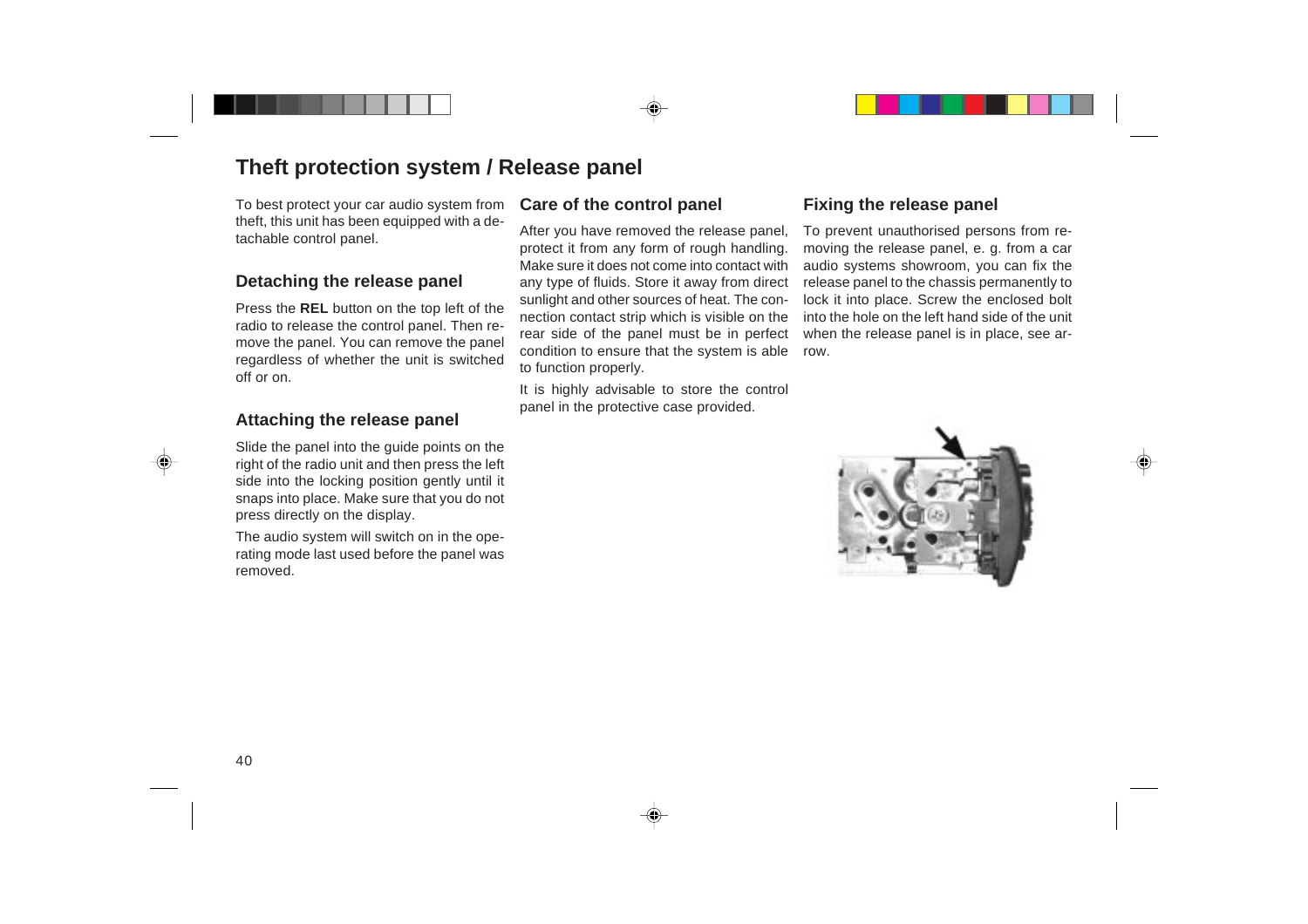**R**adio **D**ata **S**ystem enhances your enjoyment when you listen to FM radio stations.

More and more radio stations now broadcast RDS information along with their regular programming.

Selecting the operating Radio operation with RDS (Radio Data System)<br>
The Radio Data System enhances your environment and the proposition of the results are select with the Radio Data System environment of the control of t As soon as radio programmes are identified, the station name including a regional identifier, if applicable, will appear in the display, for example, NDR1 NDS (regional programme in Lower Saxony, Germany). When RDS is activated, the preset buttons become programme buttons. You now know exactly which programme you have tuned into, making it easy to find the desired station quickly. But RDS also offers you further advantages:

# **AF - Alternative frequency**

The "AF" function makes sure that the radioalways tunes into the strongest frequency for the currently selected programme automatically.

Press the **AF•TA** button for approximately 2 seconds, until you hear a beep and "AF" appears in display field 3.

While searching for the strongest reception signal, the radio may switch to mute briefly. If "SEARCH" appears in the display when the radio is switched on or one of the storedfrequencies recalled, the unit is already au-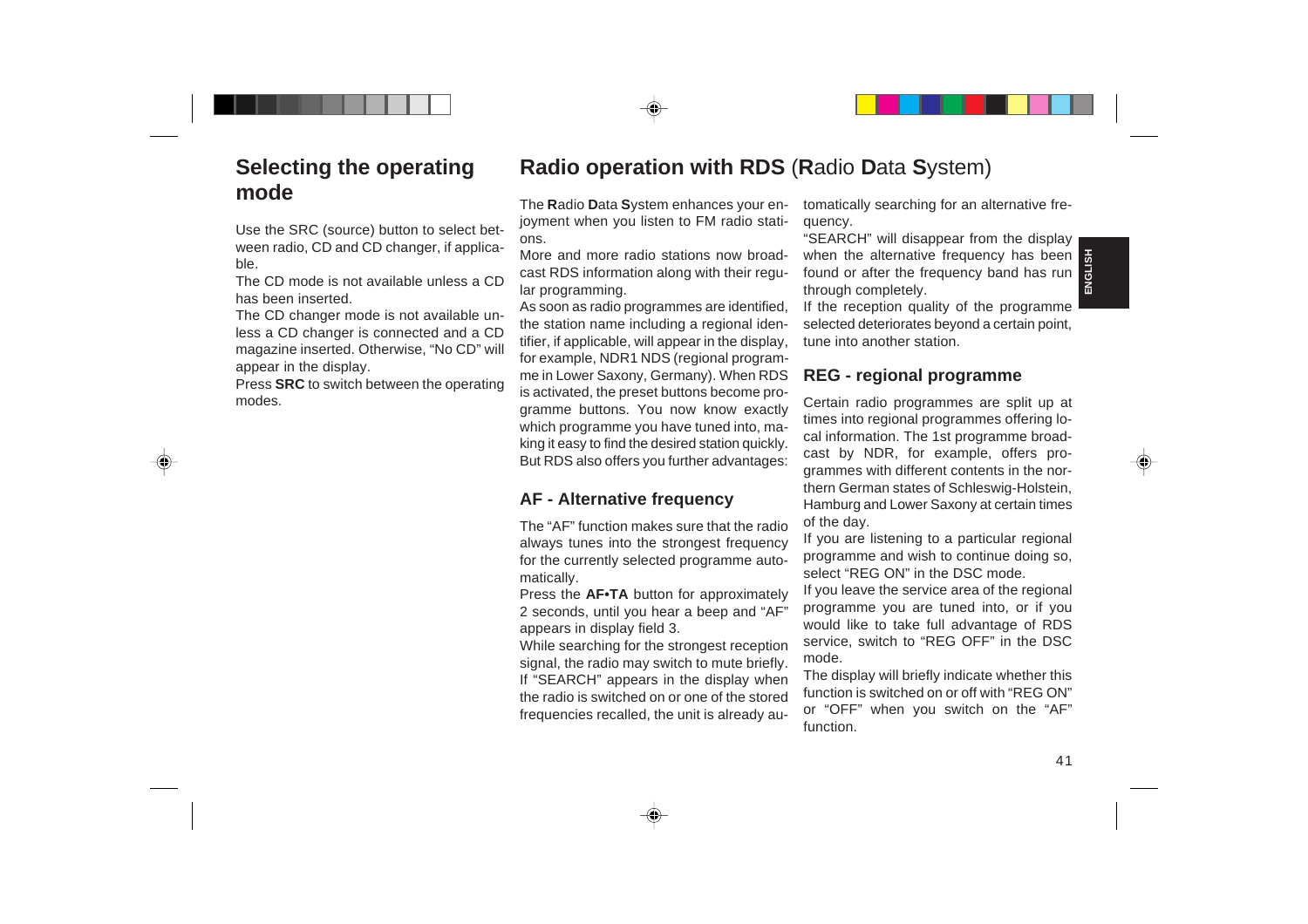# **Selecting a waveband**

The following wavebands are available:

| UKW (FM)  |     | $87.5 - 108$ MHz. |
|-----------|-----|-------------------|
| <b>MW</b> | 531 | - 1602 kHz and    |
| LW        |     | 153 - 279 kHz     |

Press the "BA/TS" button to select the desired waveband.

# **Station tuning**

### **Automatic seek tuning /**

•Press  $\wedge$ / $\vee$ : the car radio will automatically search for the next station.

If you hold  $\land$ / $\lor$  pressed up or down on the rocker switch, seek tuning will speed up in the corresponding direction.



### **Automatic seek tuning**

- Up Λ
- Down $\vee$
- <</>> Up/down in short intervals (on FM only if "AF" is switched off)

# **Manual tuning with << >>**

You can also tune into a station manually. Important: AF and PTY must be switched off (i.e. the symbols do not light up in the display).

If necessary, deactivate these function by pressing "AF.TA" or "PTY".

Manual tuning:

• Press << >>; the frequency will change in short intervals in the corresponding direction.

If you hold << >> pressed to the left or the right on the rocker switch, the frequency scan will speed up.

# **Scrolling through the broadcast networks** (FM only)

You can use the << >> buttons to tune intostations in your reception area.

If it is possible to receive several programmes in the same broadcast network, you can scroll through them in the forwards direction by pressing >>, or backwards using the  $<<$  button, e.g. NDR 1, 2, 3, 4, N-JOY, ... For this to work properly you must have already tuned into the stations at least once and "AF" must be active (lights up in the display).

To do this, you can start the Travelstore seek operation:

• Press "BA/TS" for 2 seconds; the system will start to run through the frequency band.

If "AF" is not lit up,

• Press "AF.TA" until you hear a beep. It is now possible to select stations using  $<<$  >>

# **Switching between the memory banks** (FM)

You can switch between the memory banks I, II and T in order to store stations and recall them later.

The currently selected memory bank will appear in the display.

• Press the "BA/TS" button as many times as necessary until the desired memory bank lights up in the display.

# **Storing stations**

On FM, you can store six stations on the preset buttons 1 - 6 for each of the memory banks (I, II, T).

On MW/LW, you can also store six stations each.

• Select the appropriate waveband by pressing BA/TS.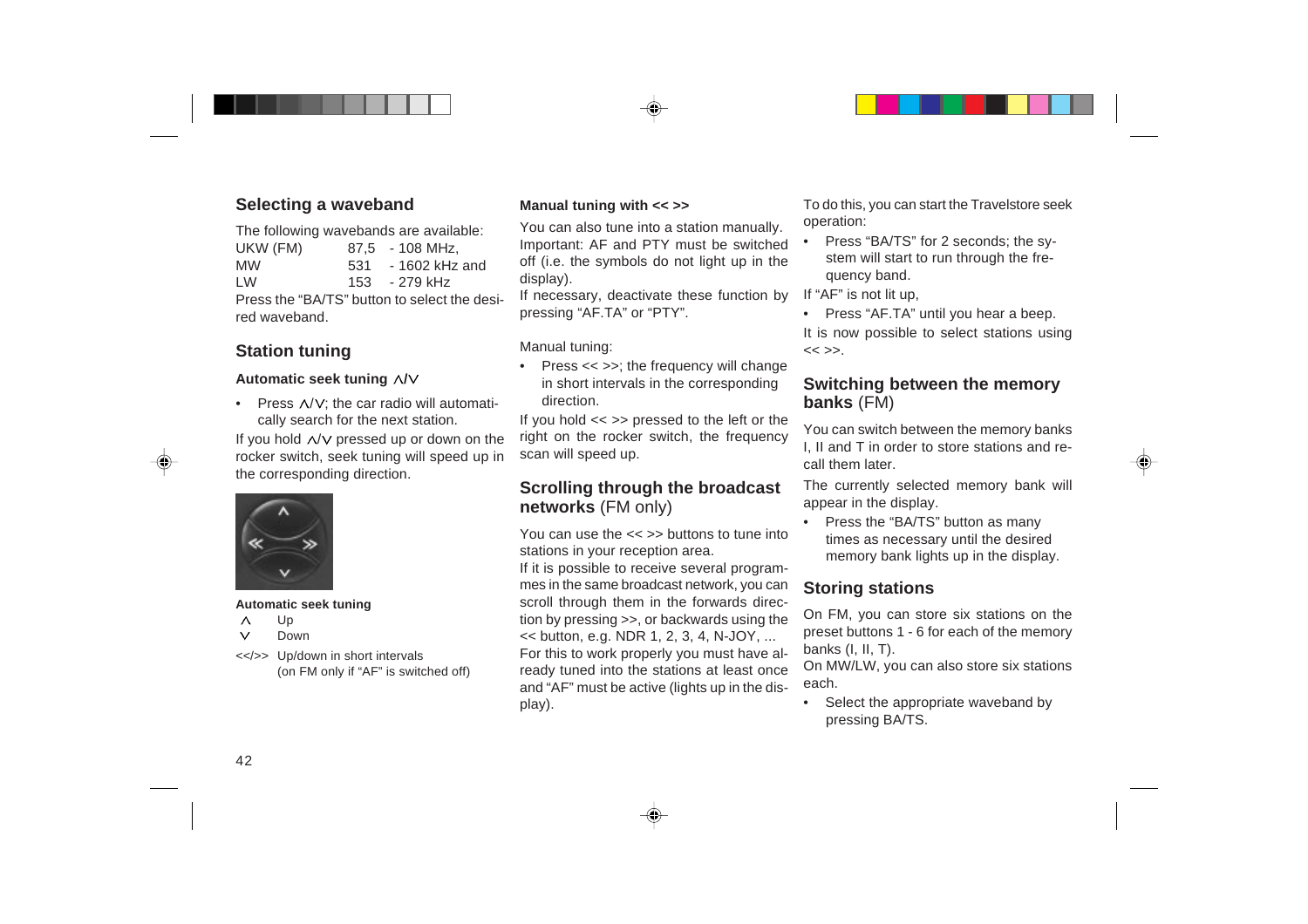- 
- 

• Press the "BA/TS" button for 2 seconds. "T-STORE" will appear in the display. The six strongest FM stations will be automatically stored on the memory bank "T" (Travelstore). When this process has been completed, the name of the strongest station will appear in the display and begin to play.

If desired, stations can also be stored manually in the Travelstore bank, refer to the section on "Storing stations".

# **Recalling stored stations**

You can recall any stored station at the touch of a button.

- Funcino asside with the rocker<br>
Note and the completed, the name of the strongest stait "AM-SCAN" will light up in the display.<br>
We are the state of the multiply than the display<br>
These the districted to the state<br>
The st • Select the waveband by pressing BA/ TS. For FM, also choose the corresponding memory bank by pressing the BA/TS button as many times as necessary until the desired bank appears in the display.
	- • Press the corresponding preset button briefly to recall the station.

# **Scanning stations with Radio Scan**

You can scan through all of the stations in your reception area.

To start the Scan function:

• Press "SC" for approximately 2 seconds.

The scanned frequency or the station name will start flashing in the display.

During the scanning process "FM-SCAN" or

"AM-SCAN" will light up in the display.

If you want to continue listening to the station which is being scanned, then

•Press "SC" briefly.

This ends the Radio Scan function.If no station is selected, the scan function will switch off after the frequency band has run through. The station selected previously will resume play.

# **Changing the scan time**

The scan time per radio station can be set to between 5 and 20 seconds.

For more detailed information, refer to the section on "DSC programming - SCANTI-ME".

# **Selecting the automatic tuning sensitivity**

You can alter the automatic tuning sensitivity.

If "lo" is displayed, the radio will only pick up strong, local stations (low sensitivity).

If "lo" does not light up, the radio will also pick up weaker, more distant stations.

To switch the automatic tuning sensitivity and program the sensitivity level, refer to the section on "DSC programming ".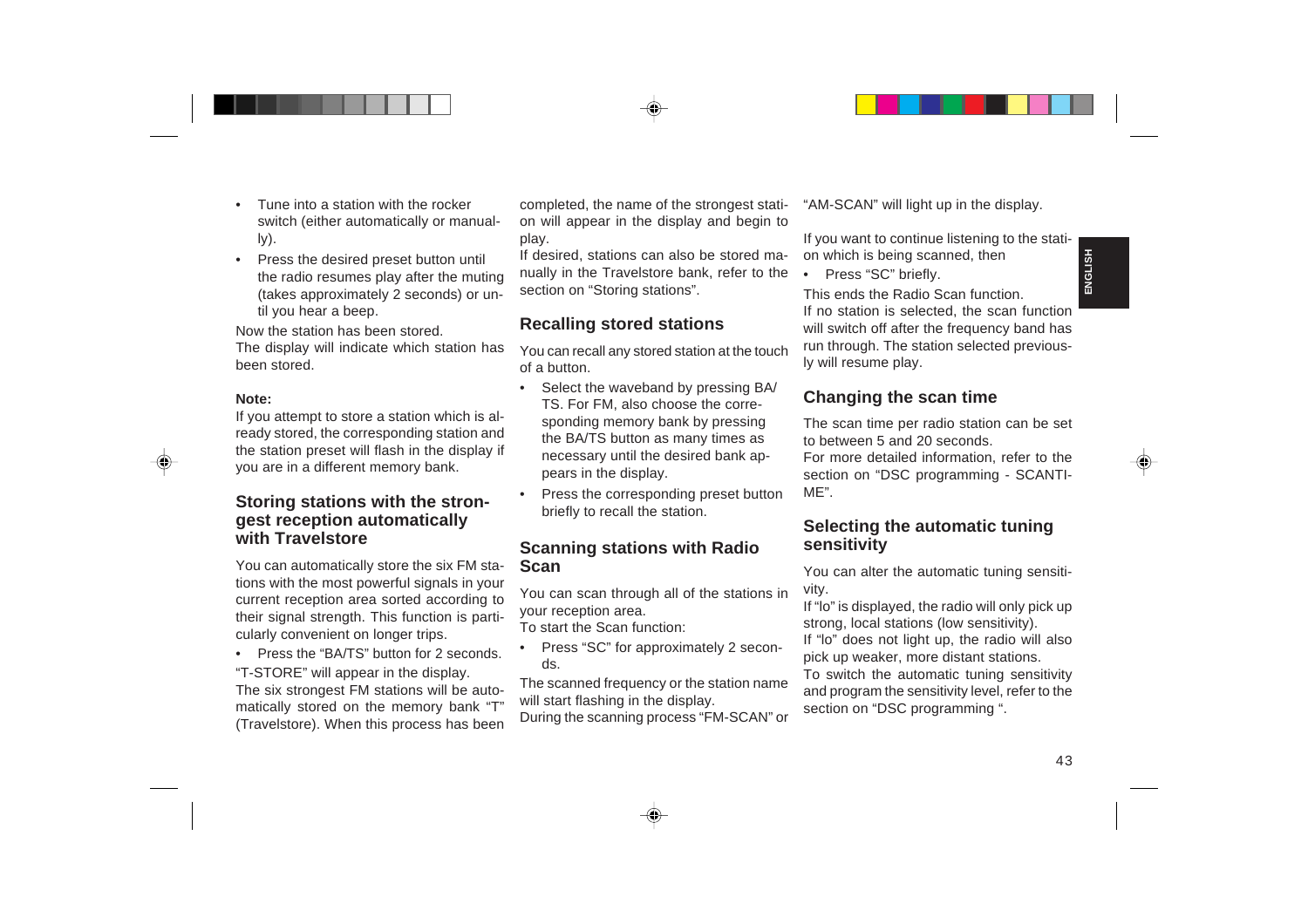# **Switching between Stereo/Mono (FM)**

You can switch between Stereo/Mono in the"DSC" menu. This can be an advantage when the station reception is poor. The car audio system will select stereo automatically when it is switched on.

When reception quality deteriorates, the system will switch to mono playback.

Refer to the section on Stereo/Mono in"DSC" programming for information on how to switch from stereo to mono.

The playback mode selected is indicated in the display.

# **PTY - P**rogramme **Ty**pe

PTY is an RDS service offered by an increasing number of broadcasting stations. This feature allows you to select FM stations automatically according to their programme type. After you have chosen the PTY of your preference, the corresponding stations can be selected either by seek tuning or using the scan function.

# **Programme types**

Switch "PTY" on by pressing the "PTY" button.

Use <</>> to have the last selected programme type displayed and to choose a new one. You can select any one of the stored types with the preset buttons 1-6.

The following list indicates some of the programme types which are currently available. POP

ROCKWEATHERCHILDRENTRAVEL**HOBBIES** JAZZOLDIES**NEWS** SPORTCULTURE

Refer to "DSC programming – PTY Lang" to find information on switching the language used to display the programme types between German and English.

# **Switching PTY ON/OFF**

• Press "PTY".

When the function is active, the programme type selected last will briefly appear in the display and "PTY" will appear permanently.

# **Checking the programme type of the station**

• Press "PTY" for approximately 2 seconds. After the beep the display will show the programme type offered by the station currently playing. If "NONE" appears in the display, the current station has no PTY code.

# **Selecting a programme type**

- a) Using the preset buttons When PTY is switched on, you can use the preset buttons 1-6 to select the programme types stored at the factory.
- • Press one of the presets 1-6. The selected programme type will be displayed for 2 seconds.
- • If you would like to listen to a station with this PTY, press  $\land$  to start the seek tuning function.

If the radio is unable to find a station offering the selected programme type, the display will show "NO PTY" and a beep will be emitted. The radio will select the stationwhich was tuned into before seek tuning was activated.

You can assign different programme types to each preset position. Please refer to the next section on "Storing programme types".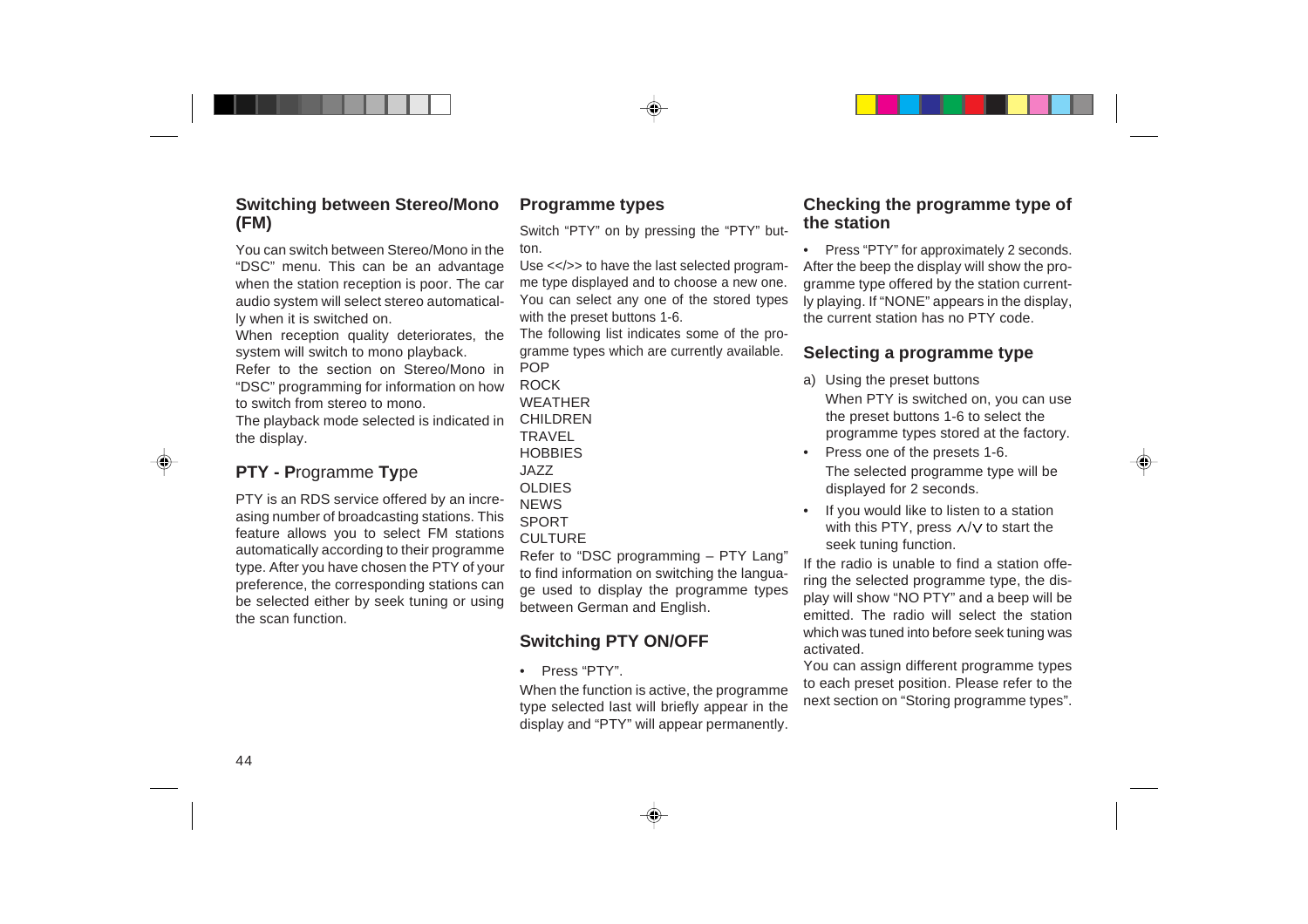- 
- 
- 
- 

b) Using the  $\epsilon$ - $\epsilon$ - $\epsilon$ -buttons on the rocker  $\epsilon$  + Minden the solution. We solve the solution is with the three three in the broadcast network with the present of the solid a programme by example the selected is and

- 
- 

- 
- 
- 
- 
- 
- 
- 
- 
-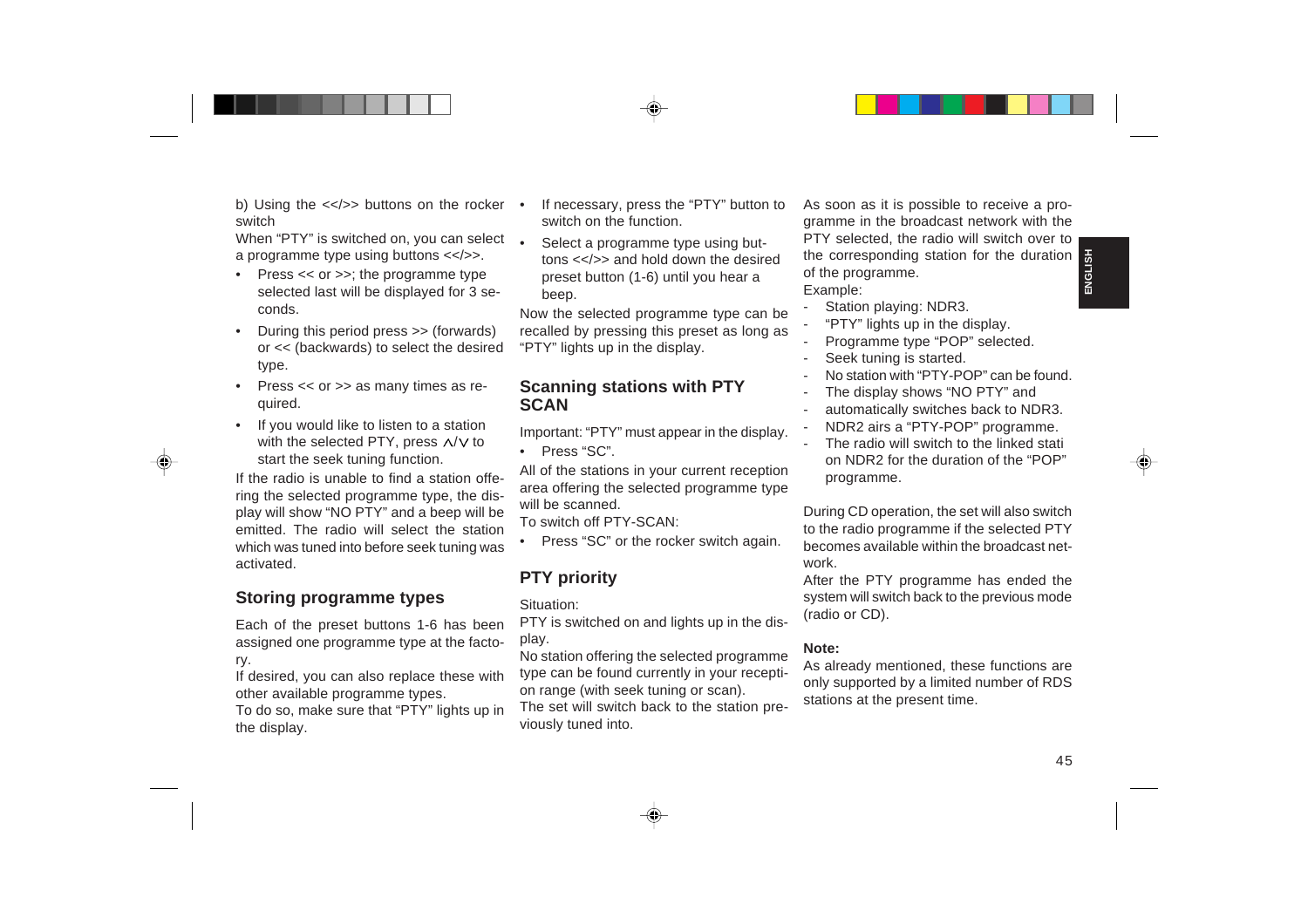# **Traffic programme station reception with RDS-EON**

The abbreviation "EON" stands for Enhanced Other Networks, which means that information is exchanged within a radio network.

Many FM radio stations provide their service area with traffic messages at regular intervals.

Along with their programmes, all traffic programme stations transmit a special carrier signal, which is decoded by your car radio. If this signal is identified, "TP" will appear in the display ( **T**raffic **P**rogramme).

In addition to these, there are also stations which do not actually transmit traffic information themselves, but by using RDS-EON it is possible for them to forward the traffic messages broadcast by another traffic programme station in the same radio network. If you want to have the priority for traffic announcements activated while listening to one of these stations (e.g. NDR3), "TA" must appear on the display panel.

If a traffic announcement is broadcast, the radio will automatically switch to the linked traffic programme station (in this case, NDR2) for the duration of the message and return to the original programme (NDR3) afterwards.

# **Traffic announcement priority on/off**

If the priority for traffic announcement programmes is activated, "TA" will light up in the display.

To switch the priority on or off:

•Press the "AF.TA" button.

If you press "AF.TA" while a message is being broadcast, this message only will be interrupted. The unit will then switch back to the previous mode. The priority for other traffic messages remains active.

Please note that several buttons have nofunction while a traffic announcement isbroadcast.

# **Warning beep**

If you leave the reception area of the traffic programme station currently tuned into, you will hear a warning beep after approximately 30 seconds.

This warning will also be emitted if you press a preset button for a station which does not send the traffic programme signal (TP).

# **Switching the warning beep off**

- a) Tune into another station offering traffic information:
- •Press the rocker switch or

• press a preset button which has a traffic programme station allocated to it.

### or

- b) Switch off the priority for traffic announcements:
- •Press "TA".

"TA" will disappear from the display.

# **Automatic seek tuning start** (CD mode)

If you leave the reception area for the traffic programme station you have tuned into while you are listening to a CD, the system will automatically start searching for a new traffic programme.

If no such station is found within approximately 30 seconds, a warning beep will sound every 30 seconds. To switch the warning beep off, proceed as described above.

# **Adjusting the volume for traffic announcements and the warning beep**

Although this volume was preset at the factory, you can use the DSC function to alter the setting (see "DSC programming - TA VOL").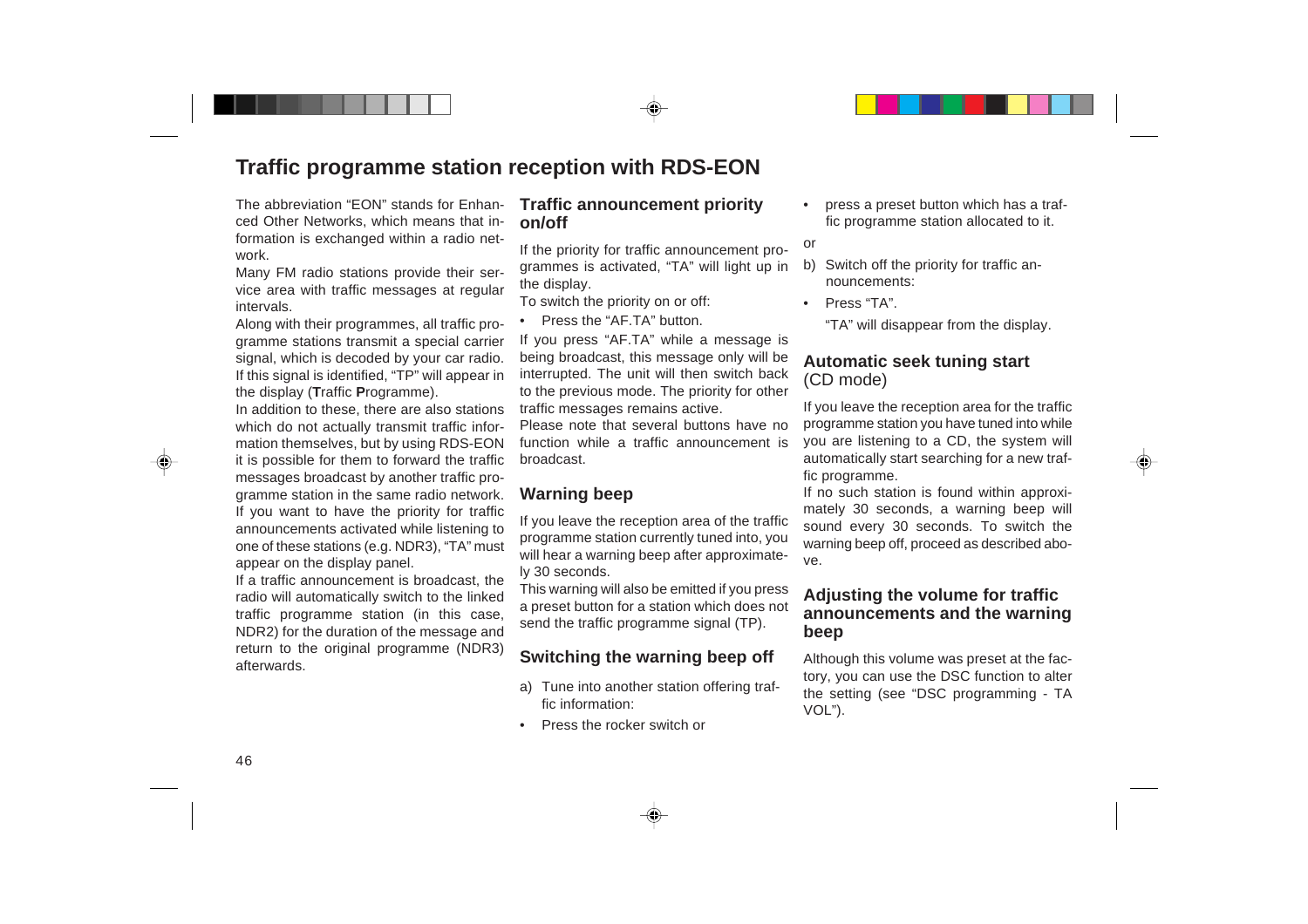- 
- 



### $\wedge/\vee$ **Select track:**

Up

Down

If  $V$  is pressed only once the unit will return to the beginning of the track currently playing.

 $\gt$  **Fast** forward, audible (CUE) Hold >> pressed down for as long as necessary.

 $<<$  **Fast** reverse, audible (REVIEW) Hold << pressed down for as long as necessary.

The rocker switch acts as a successive switch, i.e. press it repeatedly to skip over several tracks.

The number of the track currently selected will appear beside "T" in the display.

# **CD-MIX operation**

**CD operation**<br>
This car and/o system is also equipped with **Removing a CD**<br>
Notice pressed down for an length of the columb system is also equipped with **a** dia- The CD will elget.<br>
Notice the receiver switch acts as a s You can play back the tracks on the CD in random order. Press "5/MIX" on the stationpreset buttons briefly to switch the function on and off. "MIX" is switched on when "MIXCD" appears briefly in the display when you switch audio sources and each time the CDtrack changes.

# **CD-PAUSE**

Press the station preset button marked 3/<sup>ID</sup> to interrupt CD playback. "CD-PAUSE" will appear in the display.

Press this button again to cancel the pause function. The CD programme will continue on from where it left off.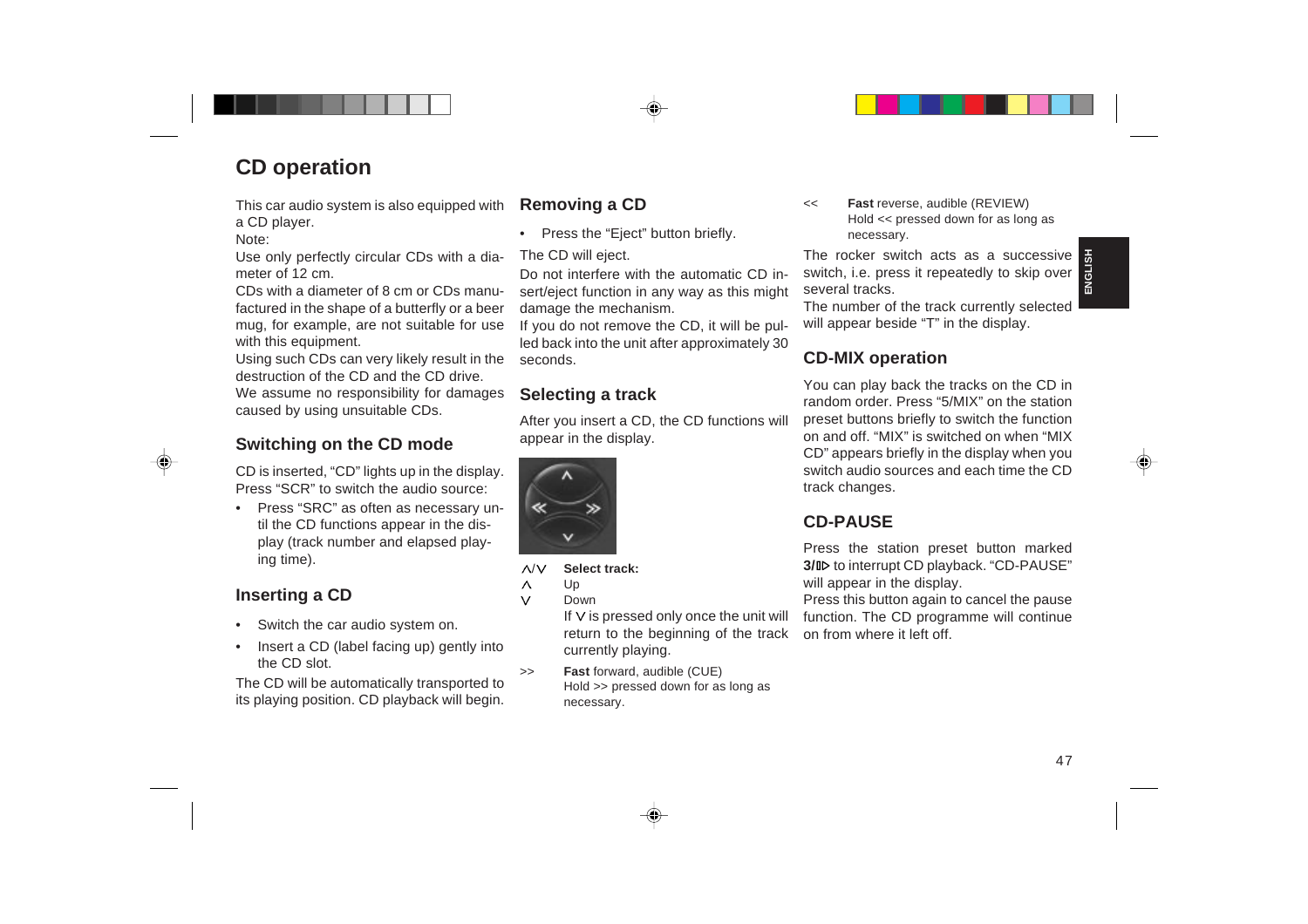# **CD-Repeat (RPT)**

Press the station preset button marked "4" during CD playback to repeat the track currently playing.

"REPEAT" will appear briefly in the display and the track will repeat until you press station button 4/RPT again or press the rocker switch to select a different track.

# **CD-Scan**

You can scan the tracks on a CD.To start the SCAN function:

• Press "SC" for approximately 2 seconds. "CD-SCAN" will appear in the display.

The tracks will be scanned briefly one after the other in ascending order.

To end the SCAN function:

• Press "SC" for approximately 2 seconds. The track scanned last will begin to play.

# **CD changer operation**

The CD changer is equipped with a magazine for 10 discs.

Note:

Use only perfectly circular CDs with a diameter of 12 cm.

CDs with a diameter of 8 cm or CDs manufactured in the shape of a butterfly or a beer mug, for example, are not suitable for use with this equipment.

Using such CDs can very likely result in the destruction of the CD and the CD drive.We assume no responsibility for damages

caused by using unsuitable CDs.

After you have inserted the magazine, keep the door closed to prevent the magazine from becoming dusty or dirty.

# **Inserting CDs**

Insert one or several CDs into the magazine (label facing up).

Slide the magazine into the CD changer in the direction of the arrow.

The CDs are counted from bottom to top.

# **Removing CDs**

Open the door of the CD changer and press the eject button.

# **CD playback**

Press "SRC" to select the CD changer.

• Press "SRC" repeatedly until "CHAN-GER" appears in the display.

CD playback starts with the first CD identified by the changer.

# **Selecting a track**

When CD playback starts, all active CD functions and the CD identification (e.g. number, name or elapsed playing time) will light up in the display.

The name or number of the CD currently playing will appear in the display.



>>**Fast forward,** audible (CUE).

 $<<$ **Fast reverse,** audible (REVIEW).

Press the button repeatedly to skip several tracks.

The number of the selected track will appear beside "T" (track).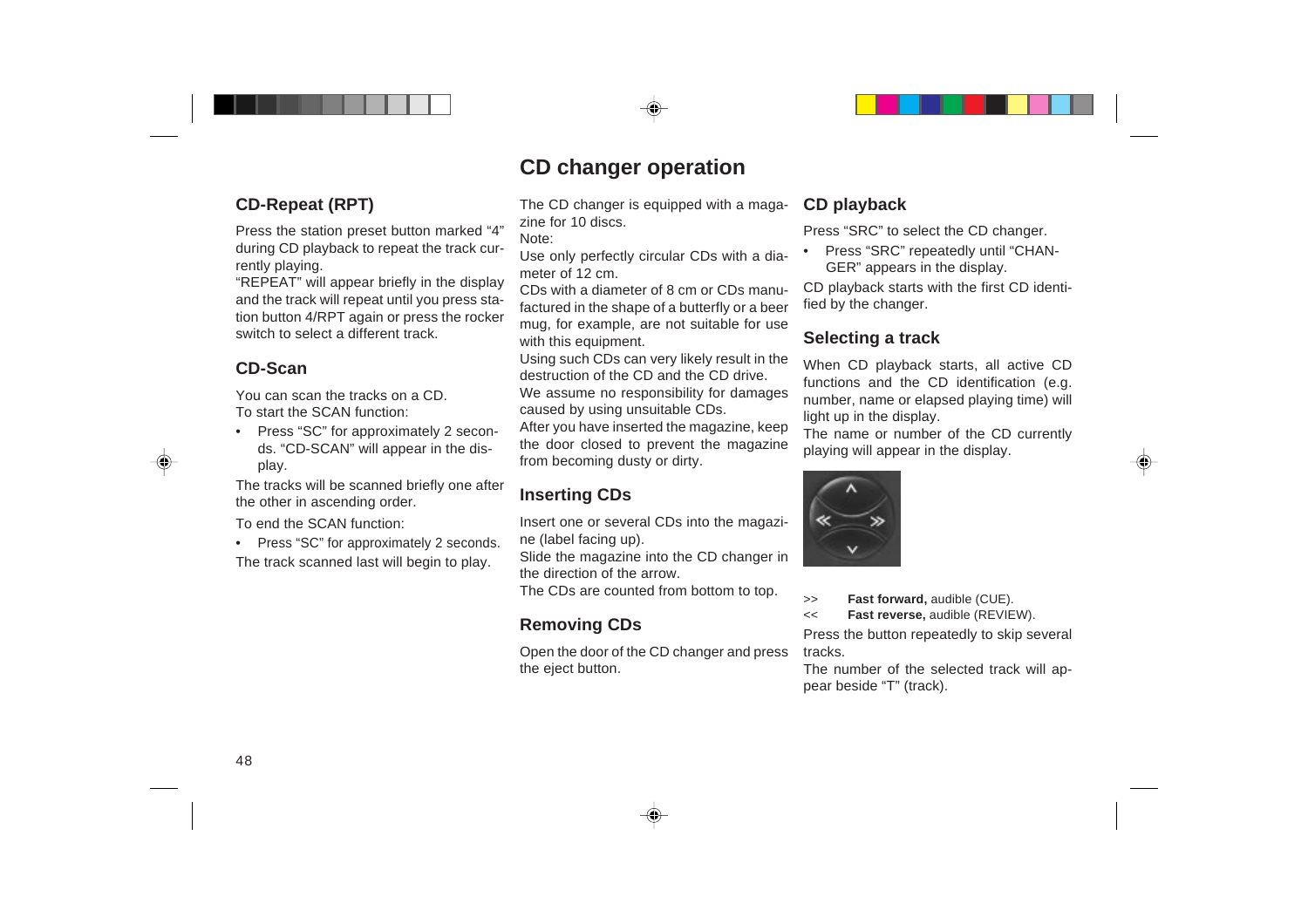RPT tracks can be played repeatedly.<br>
The tellowing options are available: The contracts are available: The contracts are available: The state in the SD tracks of Repart the CD tracks of Repart in the SD of MIX-CD') or Mix

- 
- 

- 
- 

- -
- 
-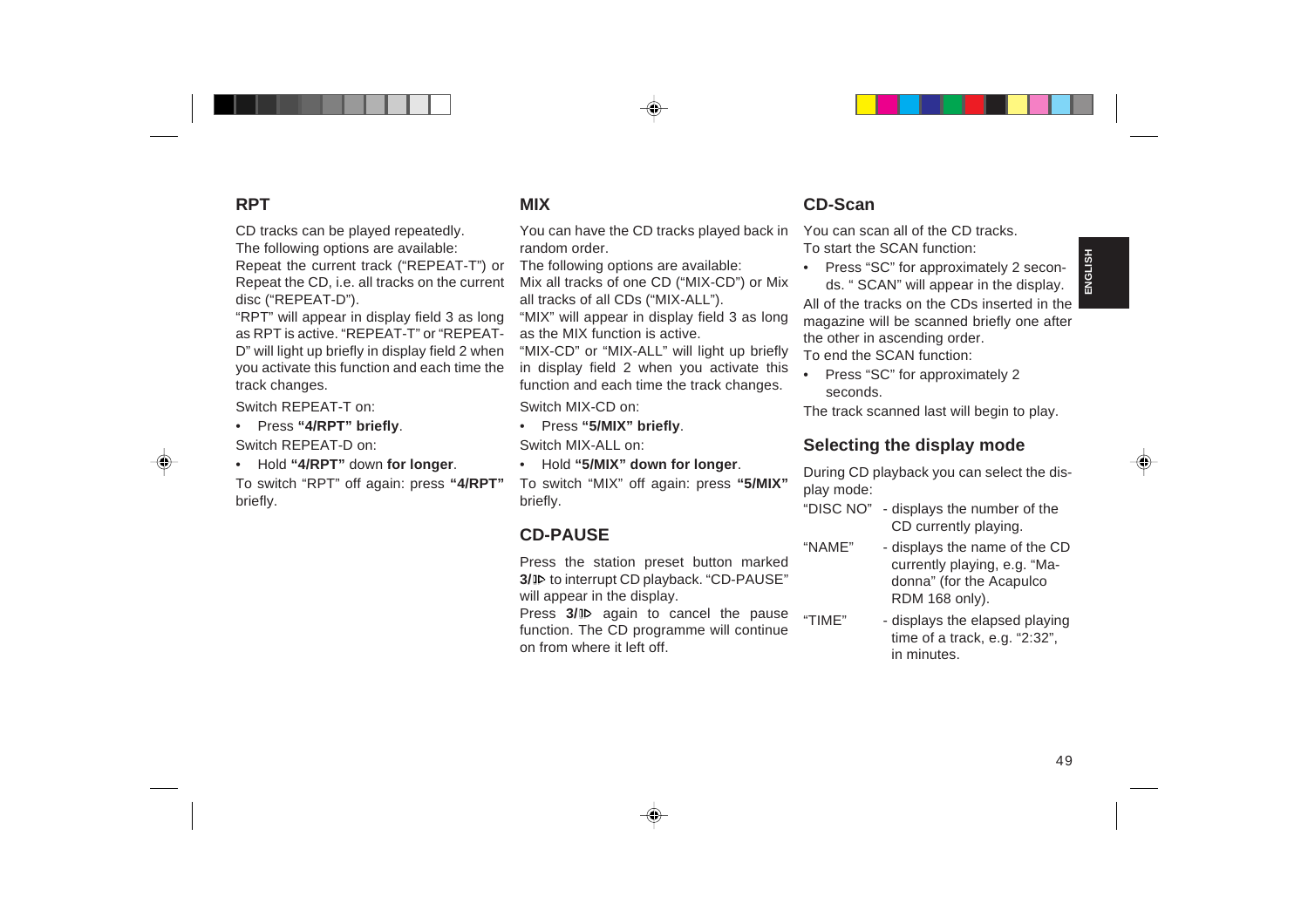# **CD naming**

To switch the display mode:

You can switch the display mode in the "DSC" menu (see DSC programming – CD DISP).

"TIME" is the factory default setting.

The display mode will appear briefly, followed by the corresponding value, e.g. "TIME", "2:32".

If you have selected "NAME" and you have not named the CD playing, the "TIME" display will appear for this CD.

Also read the section on "CD naming".

Note: The following functions apply to the "Acapulco RDM 168" only.

You can enter individual names for CDs.This name (e.g. MADONNA) will then appear in the display if you have selected "CD NAME" in the "DSC" menu.

You can enter up to 30 CD names for the integrated CD player. When you insert the CD, the player will recognise it and display the name if you have selected this display mode in the "DSC" menu.

You can enter up to 99 CD names for the CD changer. When the CD changer selects the CD, it will recognise it and display the name if you have selected this display mode in the "DSC" menu.

# **Start entering CD names**

Press "SRC" to select either the CD player or the CD changer, insert a CD if necessary.

- •Press "DSC" and  $\land$  / as often as necessary until "CD/CDC NAME" appears in the display.
- Press << >> to switch to "CD naming".

A CD name or number will appear.

- •Press  $\wedge$  /  $\vee$  to select the desired CD.
- •Press << >> to switch to "CD EDIT MODE".

If the CD has not yet been named, eight dashes will appear in the display. The first dash will flash.

• Press << or >> and select a letter, number or blank space.

Select " " to enter a blank space.

- • Press << or >> to select the next character.
- • Press "DSC" to save the name. The display will return to the "CDC NAME" mode.
- • Repeat this process to name another CD.
- •To quit the mode, press "DSC".

# **Altering CD names**

If you want to alter a name which has already been entered, proceed as described in the section on "Start entering CD names".

# **Deleting CD names**

You can delete individual CD names, the names for the CD magazine or the complete list of names for the CD player or the CD changer.

## **Deleting one CD name**

•Activate the "CD NAMING MODE".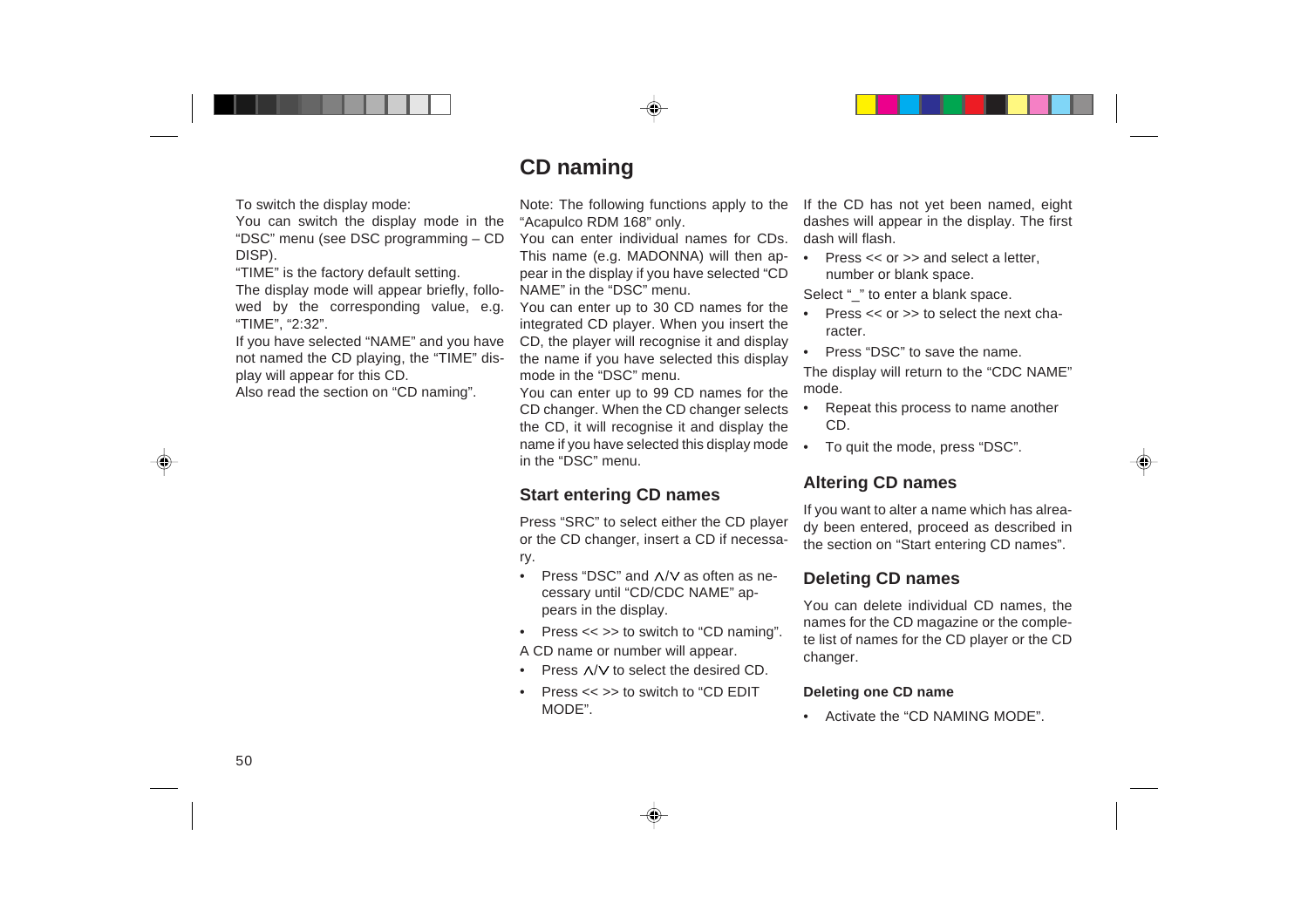- 
- 
- 

- 
- 
- 

Select the CD whose name you want<br>
in the CD changer<br>
to delete.<br>
A crivate the CD changer<br>
A crivate the CD changer<br>
A crivate the CD changer<br>
A five CB C NAMINE EOIT" mode.<br>
A five 2 seconds for address and 12 seconds a

- 
- 
-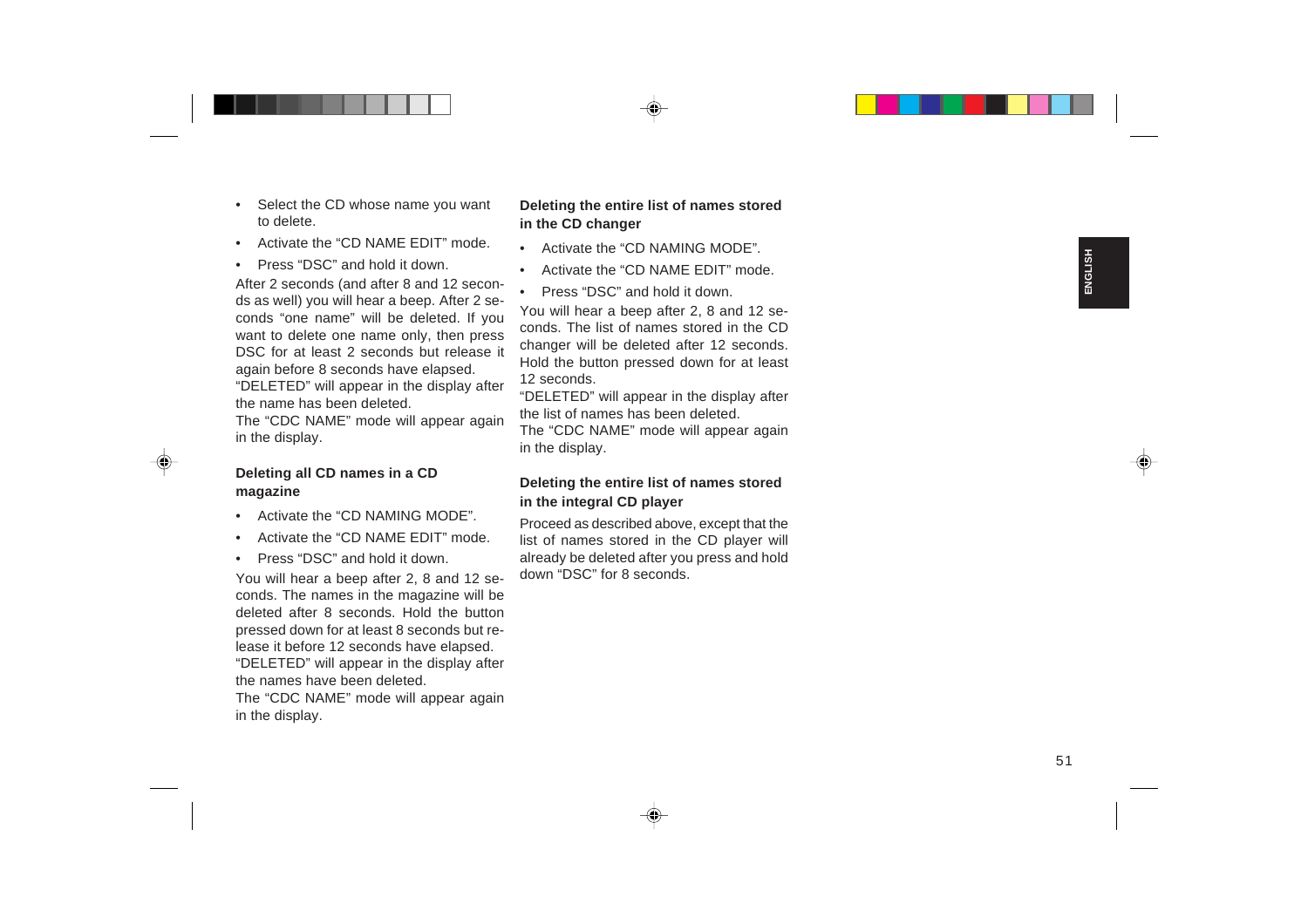# **Clock**

This car audio system is equipped within a built-in clock which automatically takes advantage of RDS to ensure highly accurate time-keeping (hours, minutes).

For the clock to function properly with RDS, an RDS station with the CT function (CT – clock time) must be within reception range. The automatic correction of the hours canbe switched off. Please be advised that notall RDS radio stations currently transmit a time signal (CT – Clock time).

# **Setting the clock**

- a) automatically
- The clock is set automatically when the radio is tuned into an RDS stationwhich has the "CT" function (clock time).
- b) manually with DSC-CLOCKSET
- • Press DSC briefly, the menu will appear in the display. Press  $\land$  / $\lor$  as often as necessary until "CLOCK SET" appears in the display.
- •Press  $<<$  >> to set the hours/minutes. You can move to a different position by pressing  $\land$ / $\lor$ .
- • After you have set the clock, press "DSC" briefly to store the new setting.

# **Displaying the clock**

You can set the clock to permanent display in both the radio and CD modes.If another function is selected, the clock display will disappear for approximately 8 seconds and the station selected, for example, will appear in the display. To switch the display mode:

• Press "DIS" for approximately 2 seconds until you hear a beep.

# **Correcting the time after the power has been disconnected**

If the radio has been disconnected from itspower source for any length of time, "0:00" will appear in the display when it is re-connected.

The time will be set automatically by RDS-CT, but can also be adjusted manually if desired.

You need only set the time manually if it is not possible to receive an RDS station with CT (clock time).

# **Deactivating the hour correction function**

In the DSC menu it is possible to switch off the hour correction function with "CLK MAN/ CLK AUTO". An automatic correction for minutes will continue to take place.

This is useful if you would like to display the time for a different time zone, for example.

### If necessary,

•Press "DSC" briefly and  $\land$  /  $\lor$  as often as required until "CLK MAN/CLK AUTO" appears in the display.

• To deactivate the hour correctionfunction press <</>> <</><</>>to select "CLK MAN".

•Press << />>>> to set the hours/minutes.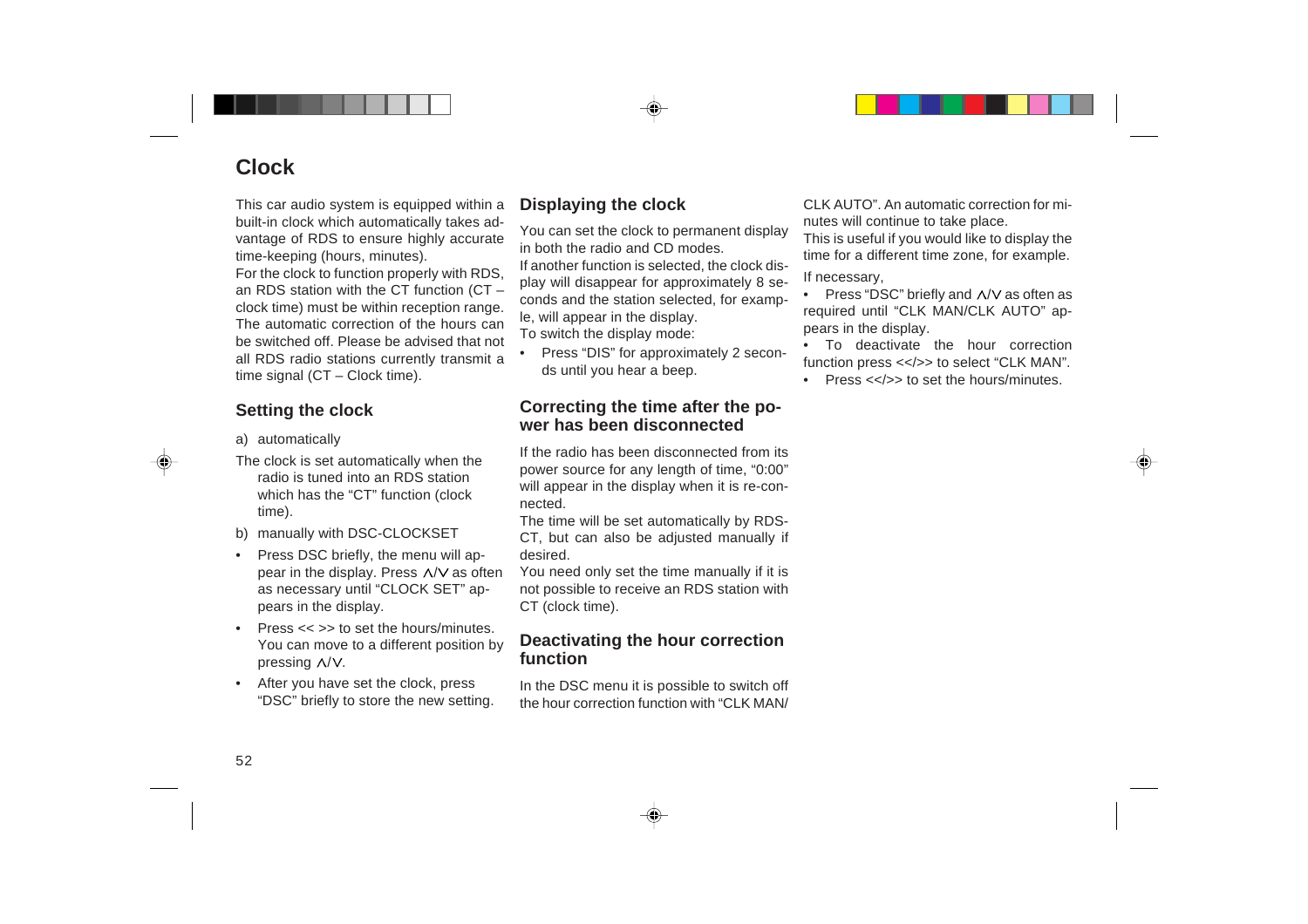**Setting the equalizer**<br>
The acoustic characteristics the car in-<br>Their carositic characteristics at the car in-<br>Their carositic characteristics at the car in-<br>terior affect of equality of the sound epro-<br>very exact settin

- 
- 
- 
-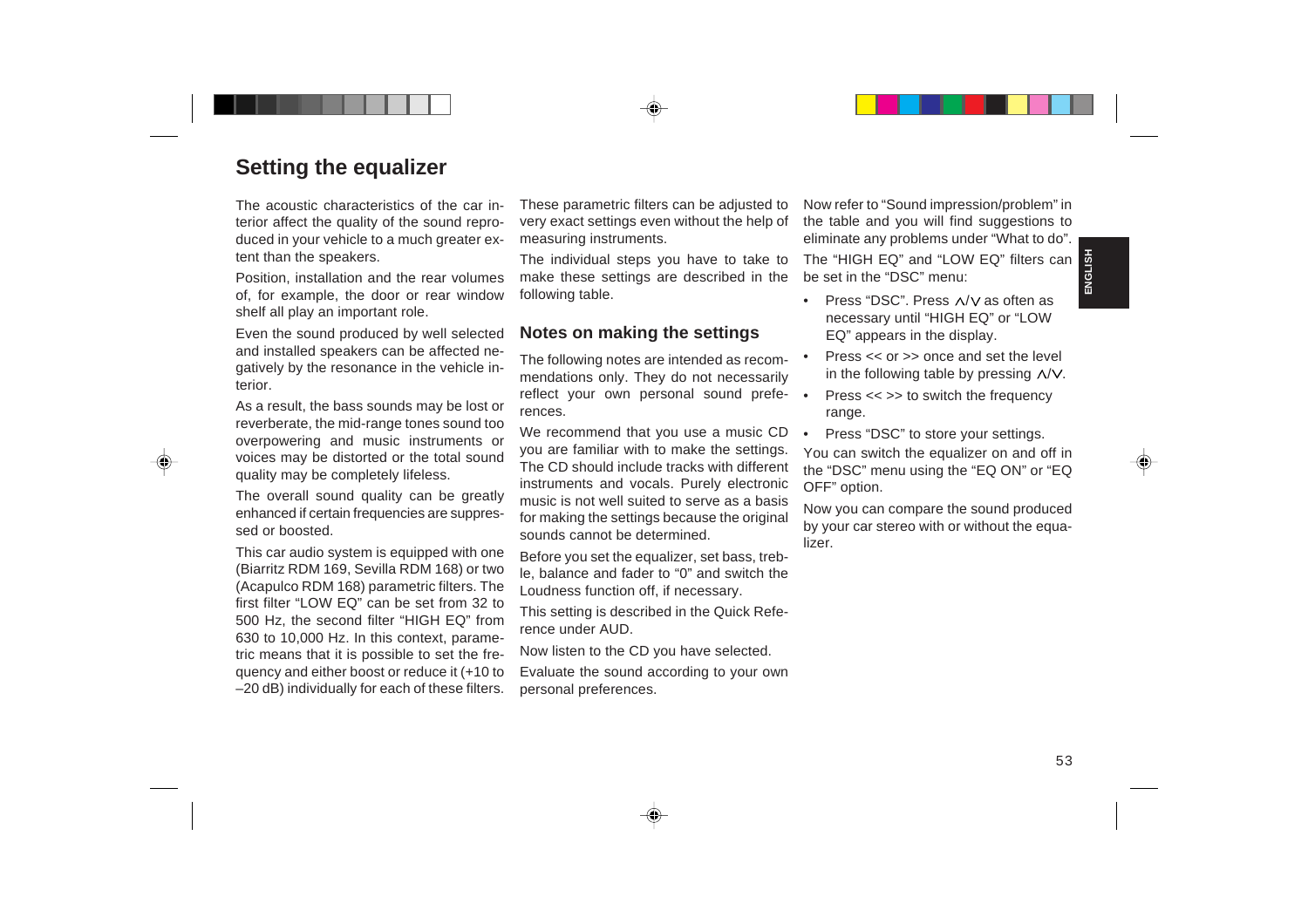# **Assistance in setting your equalizer**

Start to make your settings in the mid-range/treble and end it with the bass range.

| <b>Frequency range</b>             | Sound impression/problem                                                       | What to do                                                                                                       | <b>Notes</b>                                                                                               |
|------------------------------------|--------------------------------------------------------------------------------|------------------------------------------------------------------------------------------------------------------|------------------------------------------------------------------------------------------------------------|
| <b>Bass</b><br>30 - 100 Hz         | Bass reproduction too weak                                                     | Boost the basses with the<br>"LOW EQ" filter<br>Frequency: 50 to 100 Hz<br>Level: $+4$ to $+6$ dB                | Avoid distortion. Boost the<br>level carefully if the speaker<br>diameter is too small                     |
| Lower mid-range<br>100 - 400 Hz    | Unclear bass<br>Playback reverberates<br>Unpleasant pressure on the<br>ears    | Reduce the lower mid-range<br>with the "LOW EQ" filter<br>Frequency: 125 to 400 Hz<br>Level: approximately -4 dB | The tone may become too<br>lean and aggressive.<br>Pay attention to the under-<br>lying tone of the music. |
| Mid-range sound<br>400 - 4.000 Hz  | Sound appears to be in the<br>foreground, very aggressive,<br>no stereo effect | Reduce the mid-range with<br>"HIGH EQ" filter<br>Frequency: 1000 to 2500 Hz<br>Level: $-4$ to $-6$ dB            | Playback should not be too<br>quiet.<br>Tone too powerless                                                 |
| <b>Treble</b><br>4.000 - 20.000 Hz | Lifeless reproduction<br>Lack of transparency<br>Instruments do not sparkle    | Boost treble range with<br>"HIGH EQ" filter<br>Frequency: approximately<br>$10$ kHz<br>Level: $+2$ to $+4$ dB    | Avoid a piercing type of tone<br>Strong hissing sound un-<br>pleasant                                      |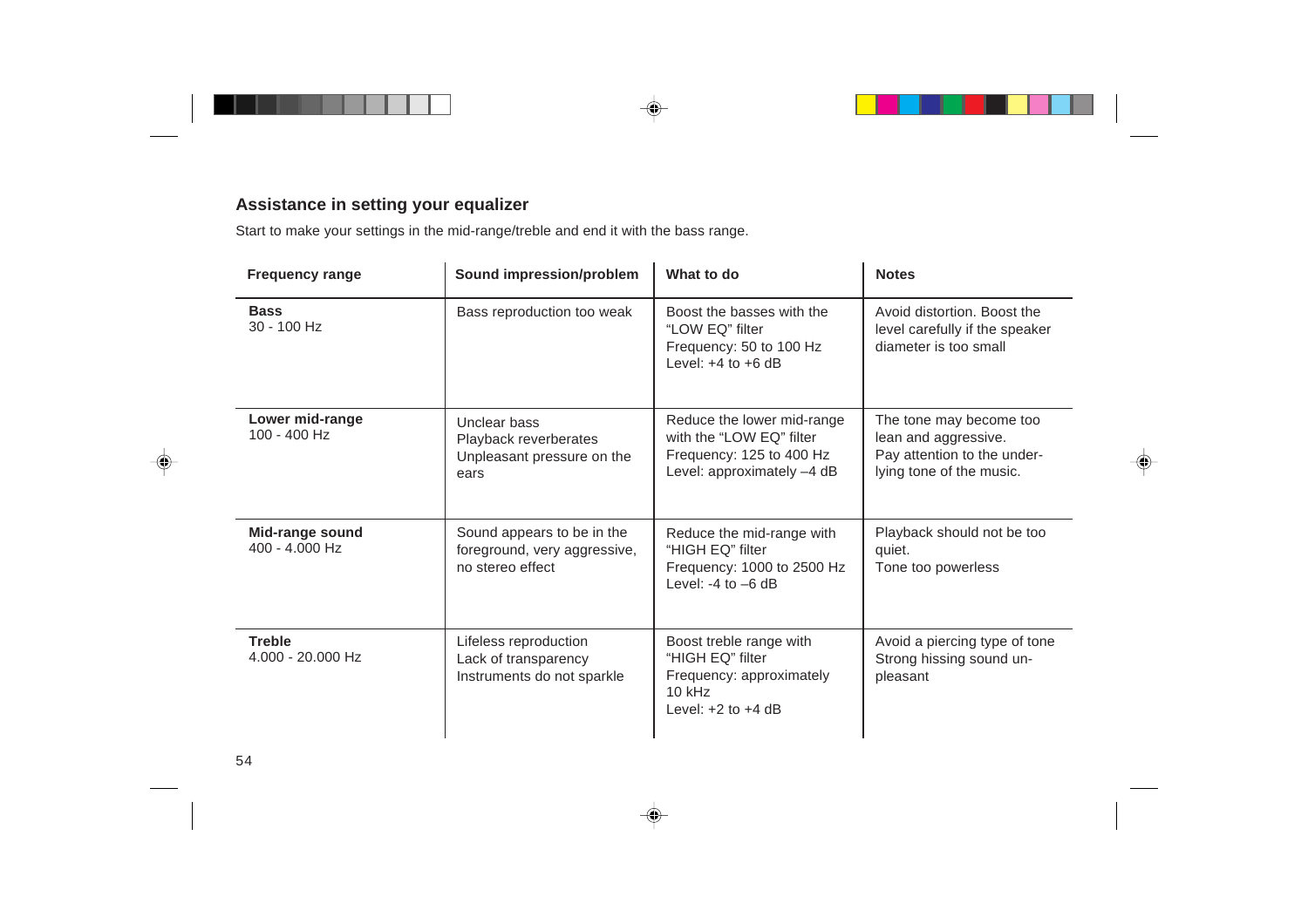(**D**irect **S**oftware **C**ontrol) to allow you to customise certain programmable, basic settings to suit your personal needs and preferences and then store them.

The basic settings for this audio equipment were made at the factory.

In the following you can find an overview of these settings, so that you can always reset to them if desired.

If you wish to alter any of the programming,

• press "DSC".

Use the rocker switch to select and set thefunctions you wish to change. The display will show you the setting you have selected.**AUX IN**

Press  $\land$ / $\lor$  to select the function.

Press  $<<$  />> on the rocker switch to change or recall the values.

Note:

Whether the settings listed in the following are available or not depends on the car audio system model and the features with which it is equipped.

If you cannot select any of the functions listed here, then your car audio system is not equipped with that feature and it cannot be adjusted as a result (also see the section on "Equipment features list").

**PORTUGUES PRESSIGN CONTINUES AN ONOFF** It is possible to block out **CLK. MAN.** Switches of flour correction folicinar and the assent of the car radio has been equipped with DSC AM ONOFF lis means you will select<br>the car r **AM ON/OFF** It is possible to block out one or both of the AM wavebands (MW/LW). This means you will select only the wavebands you want when you press "BA/ TS":AM ON - all wavebands areavailableMW OFF - LW, FM only LW OFF - MW, FM only AM OFF - FM only If another signal source is connected to the CD changer input, you must switch AUX to ON. Press "SRC" toselect the "AUX" function."AUX" will appear in the display. Acknowledgement tone for all functions which require a button to be pressed for more than one second.The volume can be adjusted from between 0 to 9.  $(0 =$ off)

**CLOCKSET** Sets the clock manually. Refer to the section on"Clock".

**BEEP**

**CLK. MAN.** Switches off hour correctionfunction.

Read the information in thesection on "Clock ".

- **CLK. AUTO** Automatic hour correction using the RDS/CT signal. Refer to the section on"Clock".
- **CLK. 12/24** Switches between 12-h and 24-h clock display.

**CD DISP.** To select the NAME orTIME display mode. Refer to the section on "Selecting the display mode ".

**CDC DISP** To select the NAME, TIME or CD number for the CDchanger.

**CD NAME** Appears only during CD playback.

**DISP.**

Use this function to give your CDs individual names. Refer to the section on "CDnaming".

 ON/OFF. Here you can set the clock to permanent display when the audio system is switched off. The clockdisplay will remain visible until the ignition is switched off.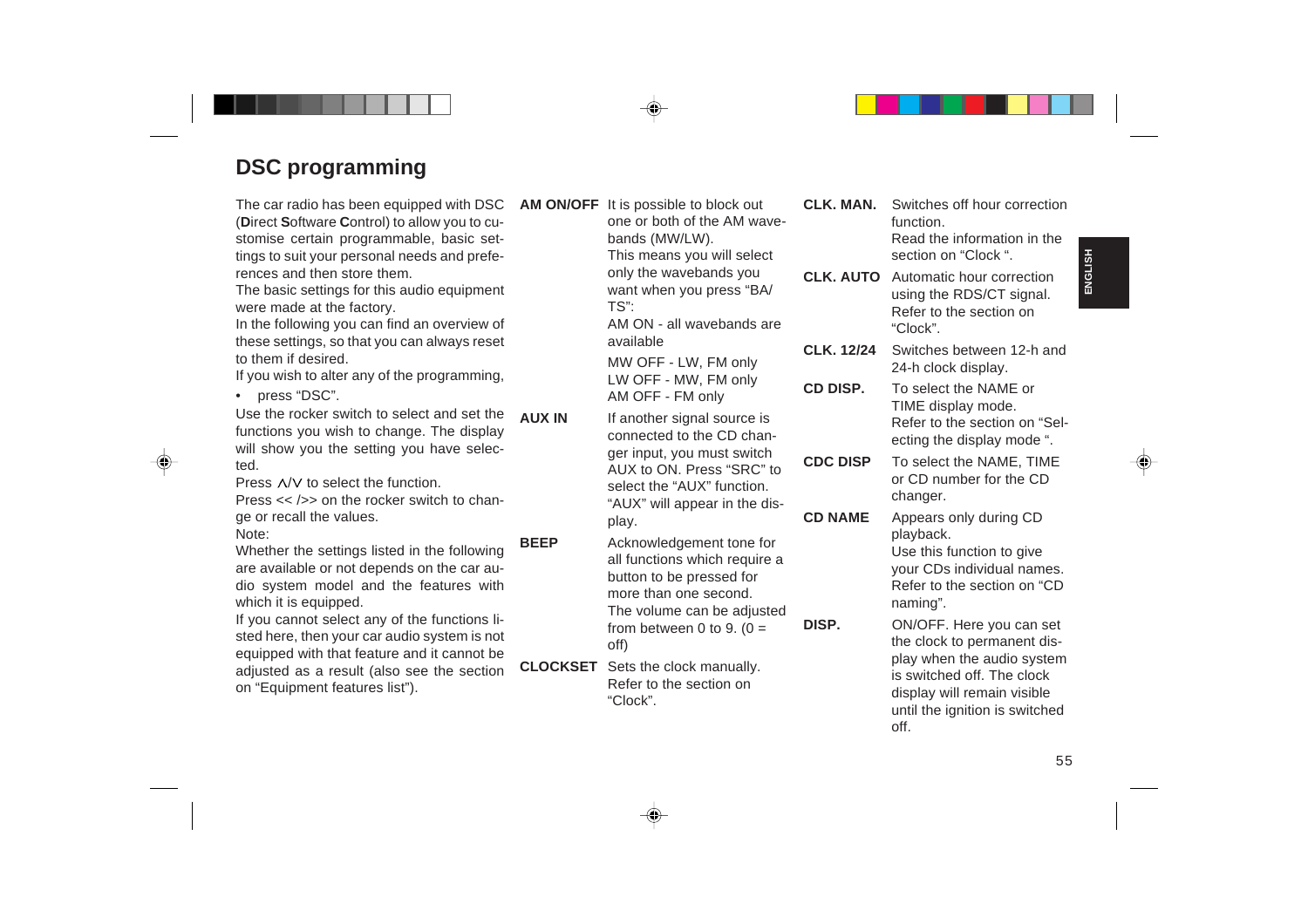|                | <b>EQ ON/OFF</b> Switches the equalizer<br>functions on and off.                                                                                                          |                 | Refer to the section on<br>"Equalizer setting".                                                                                                              | <b>SHARX</b>   | Activates automatic interme-<br>diate frequency bandwidth                                                                                                          |
|----------------|---------------------------------------------------------------------------------------------------------------------------------------------------------------------------|-----------------|--------------------------------------------------------------------------------------------------------------------------------------------------------------|----------------|--------------------------------------------------------------------------------------------------------------------------------------------------------------------|
| <b>HIGH EQ</b> | Equalizer setting:<br>To activate the frequencies<br>and set the level for the up-<br>per frequency range.                                                                |                 | <b>LOUDNESS</b> Loudness boosts the bass<br>frequencies at low volume.<br>LOUD 1 - Low boost<br>LOUD 6 - Max. boost                                          |                | switching for FM.<br>In areas where there is a<br>large number of radio stati-<br>ons on the air, switch to<br>"SHARX ON" to reduce in-                            |
| <b>HICUT</b>   | Refer to the section on<br>"Equalizer setting".<br>Reduces interference under                                                                                             | <b>MUTE</b>     | It is possible to lower the au-<br>dio volume quickly at the<br>touch of a button. Here you                                                                  | <b>STEREO/</b> | terference from adjacent ra-<br>dio stations.                                                                                                                      |
|                | poor reception conditions by<br>cutting the treble.                                                                                                                       |                 | can program the volume to<br>which the audio will drop.                                                                                                      | <b>MONO</b>    | Switches between stereo                                                                                                                                            |
|                | Select "NO HI-CUT" or<br>"HI-CUT 1, 2 or 3".<br>$3 = \text{cuts}$ the treble the most.                                                                                    | <b>PEAK</b>     | PEAK ON: Displays the dy-<br>namics of the music signal.<br>PEAK OFF: Permanent dis-                                                                         |                | and mono manually. The<br>mode selected will appear<br>briefly in the display. The                                                                                 |
| LO-DX          | Adjusts seek tuning sensiti-<br>vity.                                                                                                                                     |                 | play for the volume                                                                                                                                          |                | car audio system will select<br>"STEREO" playback auto-                                                                                                            |
|                | "LO" stands for local recepti-<br>on.                                                                                                                                     | <b>PTY LANG</b> | Allows you to select bet-<br>ween German and English<br>for the display of the pro-                                                                          |                | matically each time it is swit-<br>ched on.                                                                                                                        |
|                | "DX" stands for distant re-<br>ception.                                                                                                                                   |                 | gramme types.                                                                                                                                                | TA. VOL        | Adjusts the volume for traffic<br>announcements and the                                                                                                            |
|                | Select "LO 3" if you want to<br>receive strong stations in<br>the local area, select "DX 1"<br>if you want to tune into wea-<br>ker stations which are furt-<br>her away. | <b>REG</b>      | To listen to a regional radio<br>programme outside of its<br>RDS transmission range,<br>switch on "REG ON".<br>For full RDS service, switch<br>to "REG OFF". |                | warning beep.<br>The message will be heard<br>at this volume, if the stan-<br>dard volume is lower.<br>If the standard volume is set<br>higher than the TA VOL le- |
| <b>LOW EQ</b>  | Equalizer setting:<br>To activate the frequencies<br>and set the level for the lo-<br>wer frequency range.                                                                | <b>SCANTIME</b> | Use this function to set the<br>scan time for the radio or<br>CD player from 5 to 20 se-<br>conds.                                                           |                | vel, then the traffic report<br>will be played at the stan-<br>dard volume.                                                                                        |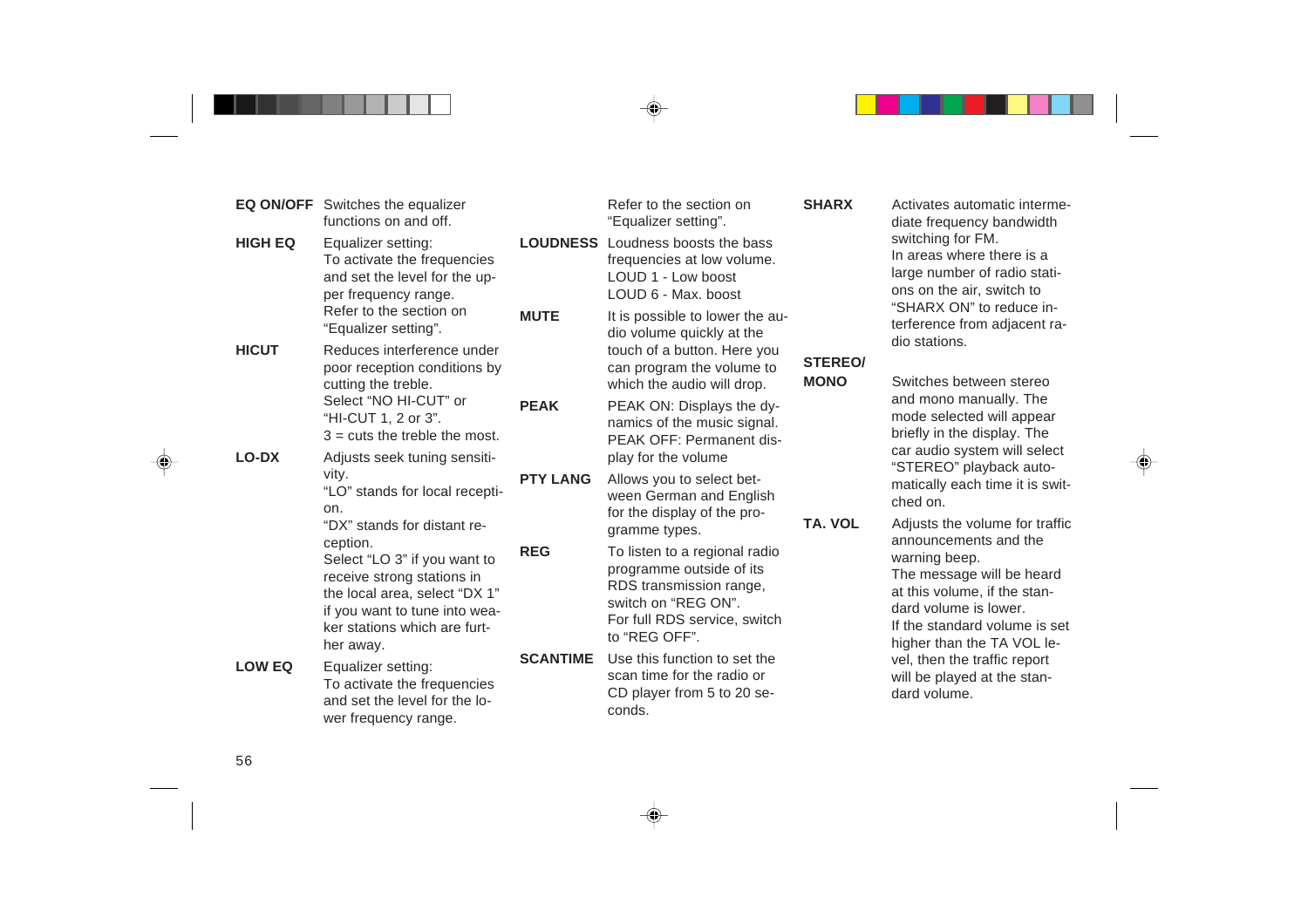|               |                                                                                                                                                                                                                                           |                                                                                                                                                                                    |                                                                                                                                   | <b>Specifications</b>                                                                              |                                                                                                                    |
|---------------|-------------------------------------------------------------------------------------------------------------------------------------------------------------------------------------------------------------------------------------------|------------------------------------------------------------------------------------------------------------------------------------------------------------------------------------|-----------------------------------------------------------------------------------------------------------------------------------|----------------------------------------------------------------------------------------------------|--------------------------------------------------------------------------------------------------------------------|
| <b>ON VOL</b> | Sets the turn-on volume. If<br>set to "VOL 0", the unit will<br>automatically play at the vo-<br>lume last selected before it<br>was switched off.<br>Press "DSC" to save any changes made in<br>the settings and to quit the "DSC" menu. | tings<br>AM ON/OFF<br><b>AUX IN</b><br><b>BEEP</b><br><b>CLK MAN/AUTO</b><br><b>CLK 12/24</b><br><b>CD DISP</b><br><b>CDC DISP</b><br>DISP ON/OFF                                  | Overview of the DSC factory set-<br><b>ON</b><br><b>OFF</b><br>4<br><b>AUTO</b><br>24<br>Time<br><b>TIME</b><br><b>OFF</b>        | <b>Amplifier</b><br>Output power:<br><b>Tuner</b><br>Wavebands:<br><b>FM</b>                       | 4 x 25 W RMS<br>power acc. to DIN<br><b>ENGLISH</b><br>45324 at 14.4 V<br>4 x 40 W max.<br>power<br>87,5 - 108 MHz |
|               |                                                                                                                                                                                                                                           | EQ. ON/OFF<br><b>HICUT</b><br><b>HIGH EQ</b><br>LO-DX<br>LOW EQ<br><b>LOUDNESS</b><br><b>MUTE LEVEL</b><br>PEAK ON/OFF<br><b>PTY LANG</b><br><b>REG. ON/OFF</b><br><b>SCANTIME</b> | <b>OFF</b><br>$\overline{2}$<br>630 Hz / 0 db<br>SENS DX 1<br>32 Hz / 0 db<br>3<br>15<br><b>ON</b><br>English<br><b>OFF</b><br>10 | <b>MW</b><br><b>LW</b><br>FM frequency response:<br>CD<br>Frequency response:<br><b>CD Changer</b> | 531 - 1602 kHz<br>153 - 279 kHz<br>20 - 16.000 Hz<br>20 - 20.000 Hz                                                |
|               |                                                                                                                                                                                                                                           | <b>SHARX</b><br>STEREO/MONO<br>TA. VOL<br>T. ON VOL                                                                                                                                | ON<br>Stereo<br>30<br>0                                                                                                           | Frequency response:<br>Subject to modification!                                                    | 20 - 20.000 Hz                                                                                                     |